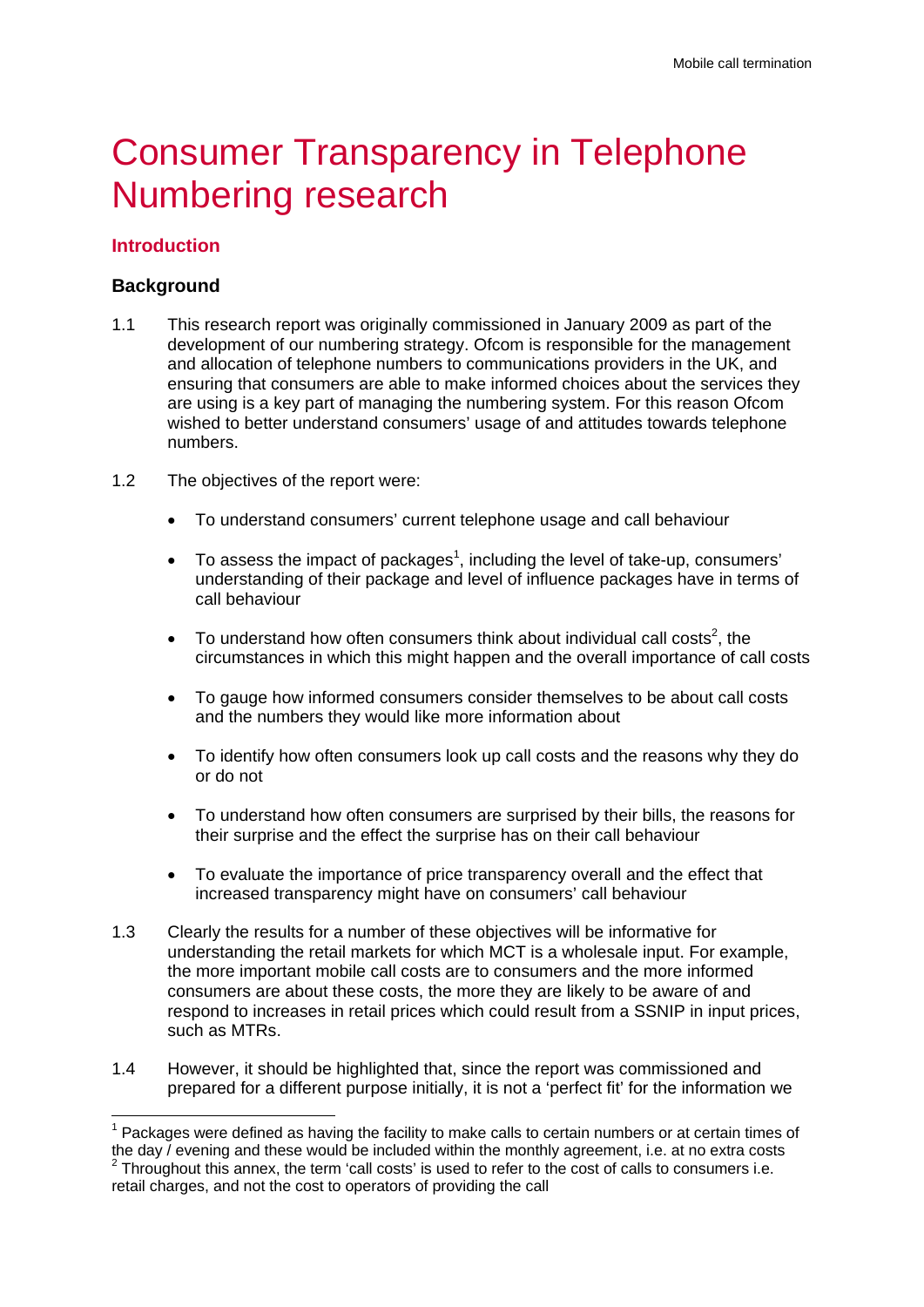would ideally wish to have. For example, the research includes information on calls other than those made to mobile numbers, which are largely irrelevant to this market review. Thus the results can only be used to illustrate more general consumer perceptions and reactions and cannot be interpreted as indicative of likely consumer responses to specific changes which may occur in the retail market as a result of changes in MCT charges.

#### **Method and Sample**

1.5 The research was conducted in two phases simultaneously:

Quantitative Phase: 20 minute face-to-face interviews with a nationally representative sample of UK adults (aged 16+). Quotas were applied to ensure a suitably robust sample for different telephone usage, including

- o Landline only users
- o Landline and pay as you (PAYG) go mobile users
- o Landline and contract mobile users
- o Contract mobile only users
- o PAYG mobile only users
- 1.6 Qualitative Phase: 40 in-depth interviews with friendship pairs, divided between Manchester and London, with the following five user groups
	- Fixed line only
	- Fixed line, mobile pay as you go
	- Mobile only, monthly contract
	- $-$  Fixed line, mobile monthly contract  $-$  high expenditure (over £75 combined per month)
	- Fixed line, mobile monthly contract low expenditure (less than £75 combined per month)
- 1.7 The project was conducted during January and February 2009.

## **Executive Summary**

## **The majority of consumers were signed up to a landline package, although take up varied among different age groups and socio economic grades.**

1.8 Overall, just over 60% of consumers were signed up to a landline package. Take up among16-24 yr olds and those aged 65+ was significantly less than other age groups, and take up amongst ABs and C1s was significantly higher than C2s and DEs.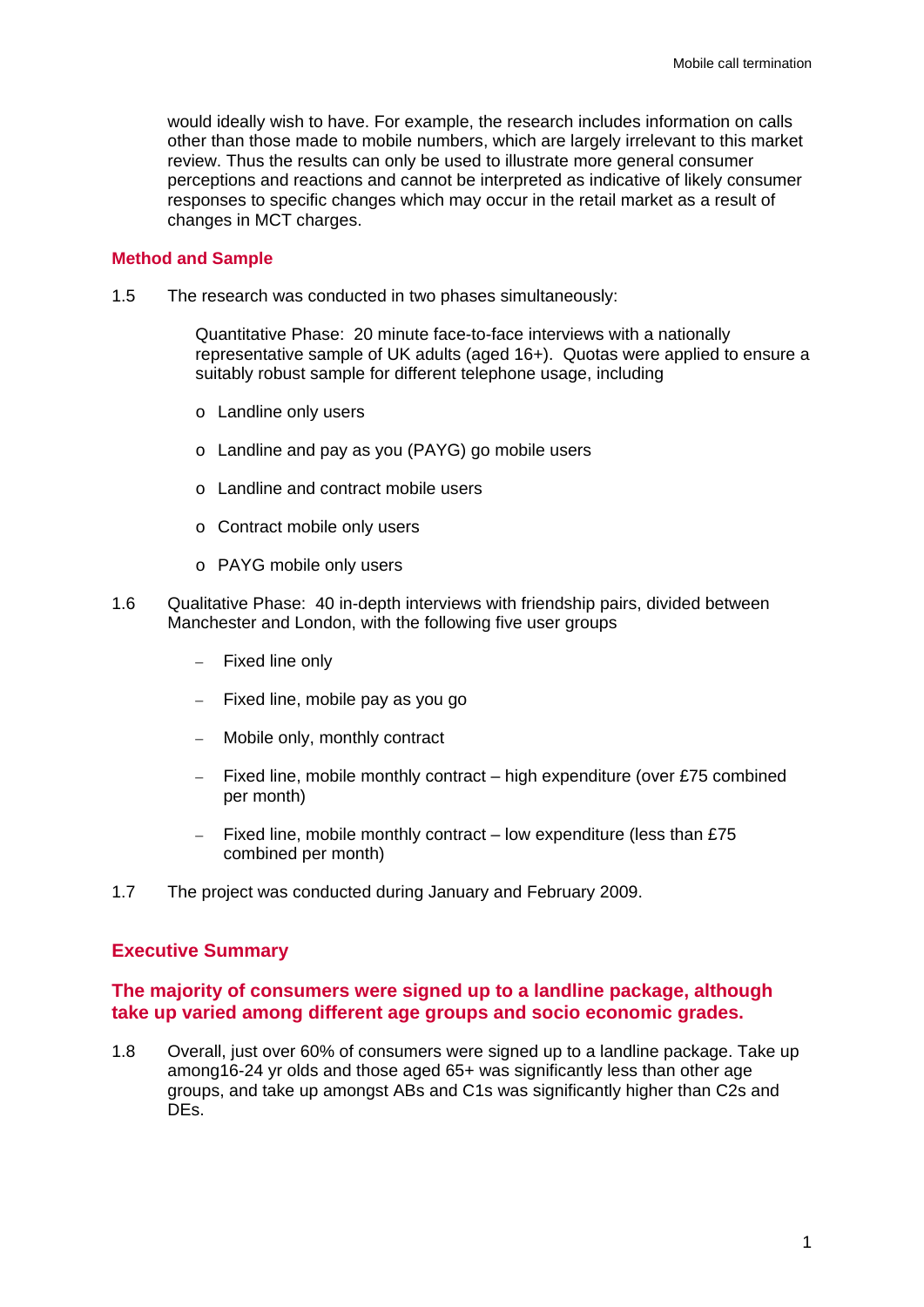# **There was widespread understanding of these packages and the majority of landline calls were made within their package**

1.9 Eight one per cent were confident that they understood what was included in these packages and just over 60% made three quarters or more of their calls within package. Many consumers in the qualitative sample had sought out landline packages that reflected their call behaviour and would stick closely to their package to regulate costs.

# **Take up of mobile packages was, not surprisingly, in keeping with the proportion of consumers on a monthly contract**

1.10 Fort three per cent signed up to a mobile package (45% were on a monthly contract) compared with 56% who were not on a package (55% were PAYG). However a proportion of 16-24 yr olds considered themselves on a package, even though they were PAYG users.

# **The majority of mobile contract users understood what was in their package and made most of their calls within their package**

1.11 Eight four per cent were confident that they understood what was included in their mobile package and 65% made three quarters or more of their calls within package.

## **In the qualitative research, consumers appeared to fall into three different user types in their attitudes towards call costs and their call behaviour**

- 1.12 **Careful / Cost conscious** the majority they tended to limit their calls overall and / or make almost all of their calls within package, thereby ensuring consistent bills
- 1.13 **Carefree / Flexible** the minority tended to keep within their package but would sometimes go over their allowance and make calls to numbers outside their package, if convenient
- 1.14 **Out of Control** a tiny minority tended to be mostly careful but would intermittently call premium rate numbers and incur huge bills as a result.

# **With the exception of mobile PAYG users, most consumers rarely think of individual call costs**

1.15 Sixty seven per cent of consumers spend less than 25% of the time thinking about costs when making calls. PAYG users however spent much more time thinking about call costs with just under a third thinking about call costs 75% or more of the time.

# **Most consumers only considered call costs when calling numbers outside of their package**

1.16 Consumers tended to think about call costs when calling international, 08xx and mobile numbers, although the order of priority differed somewhat between landline users, mobile contract and PAYG users. PAYG users thought more about call costs generally and 08xx numbers, in particular.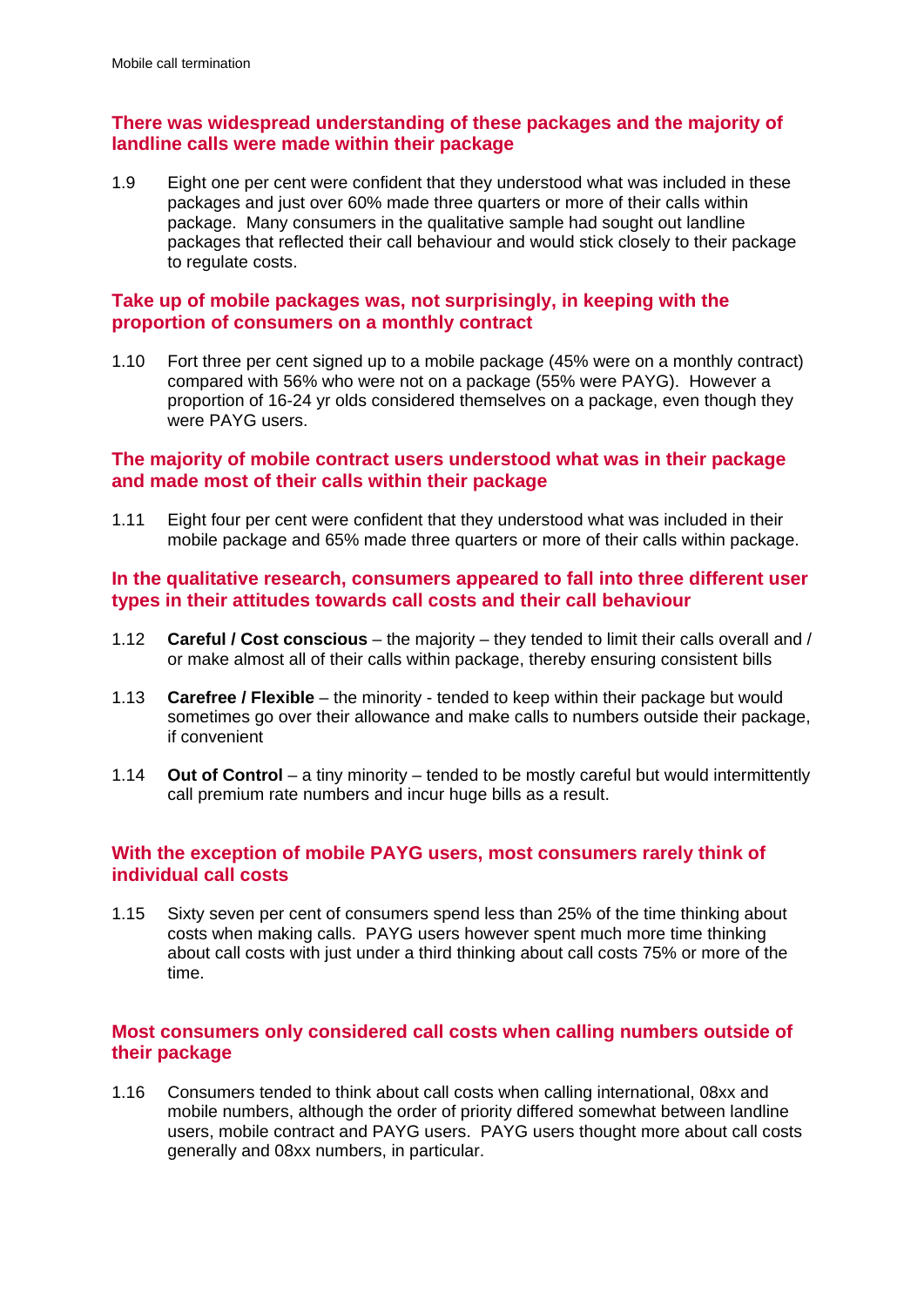# **From the qualitative findings, there was a strong sense that consumers were increasingly distanced from individual call costs**

1.17 Most consumers made most of their calls within their package and so the cost of calls to numbers included in packages was increasingly irrelevant. Bills also were mostly consistent so consumers tended only to glance at the bill and, with the increased uptake of bundles, a single bill for different services meant individual call costs were becoming much less visible.

# **Consumers varied by how informed they felt about call costs but almost all made assumptions that helped them manage expenditure**

1.18 58% of consumers felt they were informed about call costs, although one in five PAYG mobile only and landline only users felt very uninformed. From the qualitative phase, most consumers made assumptions about call costs and these would influence their behaviour in such a way that they did not encounter many surprises. For example, calls to mobiles would be made from other mobiles as landline calls to mobiles were considered more expensive.

## **The number of consumers looking up call costs was very limited**

1.19 Just 18% of consumers looked up call costs and this happened less than 25% of the time. 08xx numbers and international numbers were the most often researched, but, overall, the vast majority did not feel the need to look up costs because they felt sufficiently well informed or they had no need.

## **08xx numbers were a source of confusion and suspicion for many consumers**

1.20 The cost of these calls was most likely to be considered by landline or mobile users and many consumers thought they were considerably more expensive than their actual cost and closer to premium rate numbers. Confusion about cost combined with time consuming call centre experiences led many consumers to think that operators were profiteering from these numbers.

## **Different perceptions of 08xx provoked a range of different behaviours**

1.21 Some consumers, particularly those on PAYG and landline only, would try to avoid calling these numbers altogether; others would make arrangements to call from a landline, thinking the cost would be cheaper than from their mobile. In spite of these negative perceptions, the majority would ultimately still make the calls to these numbers because they felt they had to.

## **Over half of consumers would always check their bill but the majority consumers had not been surprised by their bill in the past 12 months**

1.22 Marginally more contract mobile users had been surprised by their bill (28%) compared with landline (21%) and PAYG (17%) but bills surprises were limited to the minority. From the qualitative findings, it was clear that the vast majority of consumers would simply glance at the total amount to check that it was consistent with previous bills. Only when the bill was noticeably more expensive would consumers check their bill in detail – the amount of additional expense varied according to user type.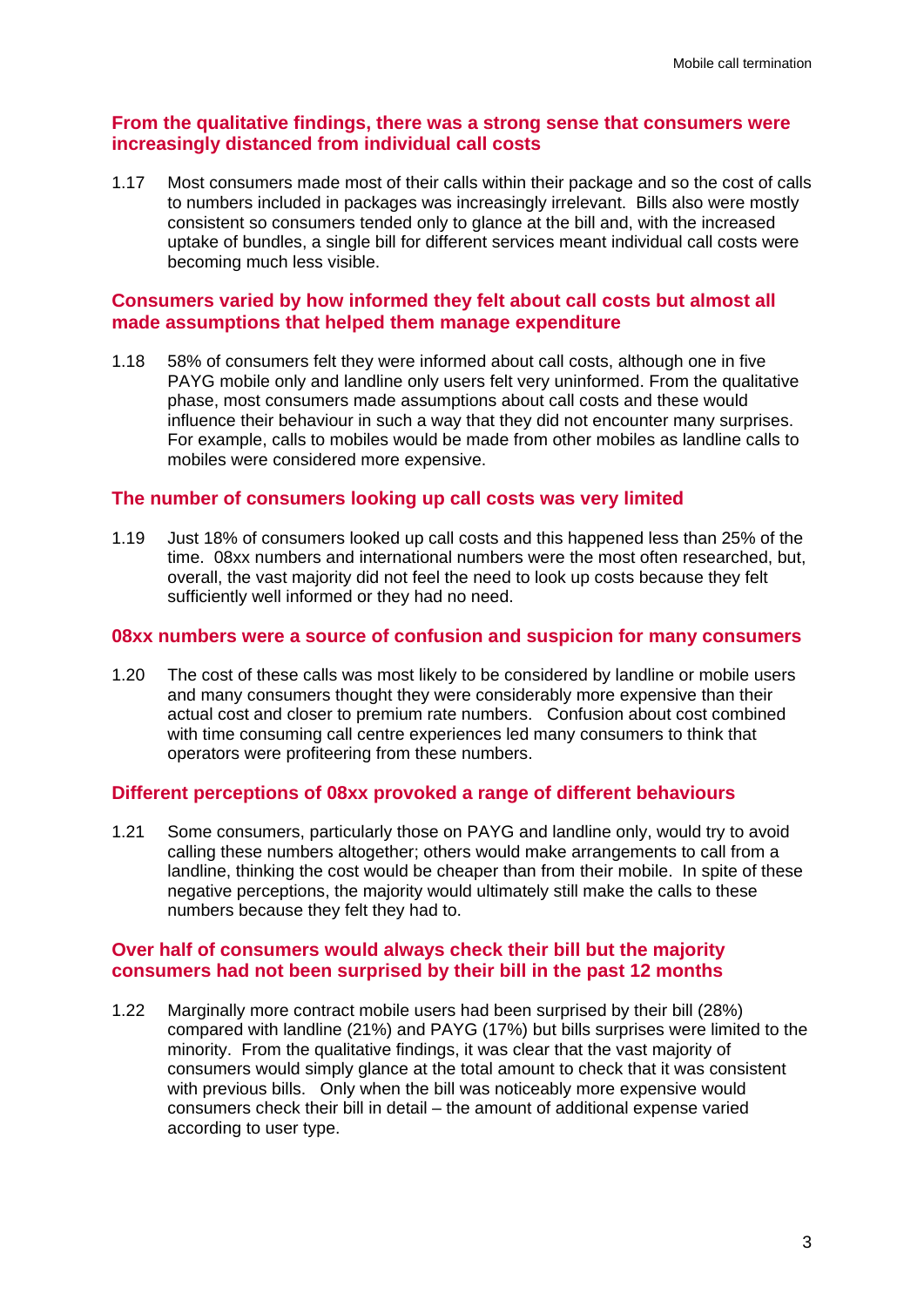# **The few bill surprises were reported to be due to international, 08xx and mobile numbers, but, when reviewing their bills, perceptions of 08xx numbers were very different**

1.23 In the qualitative phase, almost no one expressed surprise at the high cost of 08xx numbers, rather most were surprised how inexpensive these calls were once they received the bills. On the other hand, the majority of consumers in the qualitative phase changed their behaviour as a result of surprise extra charges in their bills arising from specific call types (e.g., some international calls) – by switching supplier, reducing the time spent on the calls or avoiding making these calls.

# **Conclusions**

- 1.24 Overall, the majority of consumers appeared to be in control of their call use and expenditure. For those consumers with packages, most appeared to be well informed about what was included and, as most of their calls were made within package, their bills contained few surprises.
- 1.25 The evidence suggests that individual call costs are becoming less relevant to many consumers due to the increasing role of packages as a means of managing expenditure. In addition, consumers' lack of knowledge of the numbering system and their limited awareness of call costs do not appear to cause them many difficulties.
- 1.26 The implications are that increased price transparency may not have much effect on their behaviour or result in any tangible benefit for consumers.
- 1.27 The exception would be around 08xx numbers where there is currently considerable confusion and some detriment to consumers, not necessarily in terms of costs but in the time and effort to work around these numbers.
- 1.28 Increased transparency for 08xx numbers might reduce some of the anxiety associated with these calls as well as preclude the need for some to behave in a way that was considered largely unnecessary once the actual call costs were known (e.g. calling geographic numbers, calling from work, etc)

# **Main Findings**

# **Telephone Usage**

- 1.29 The majority of consumers were signed up to a landline package, although take up varied among different age groups and socio economic grades.
- 1.30 Telephone use differed significantly between the youngest and oldest 59% of 16-24 yr olds used a mobile only and 31% of those aged 65+ used a landline only.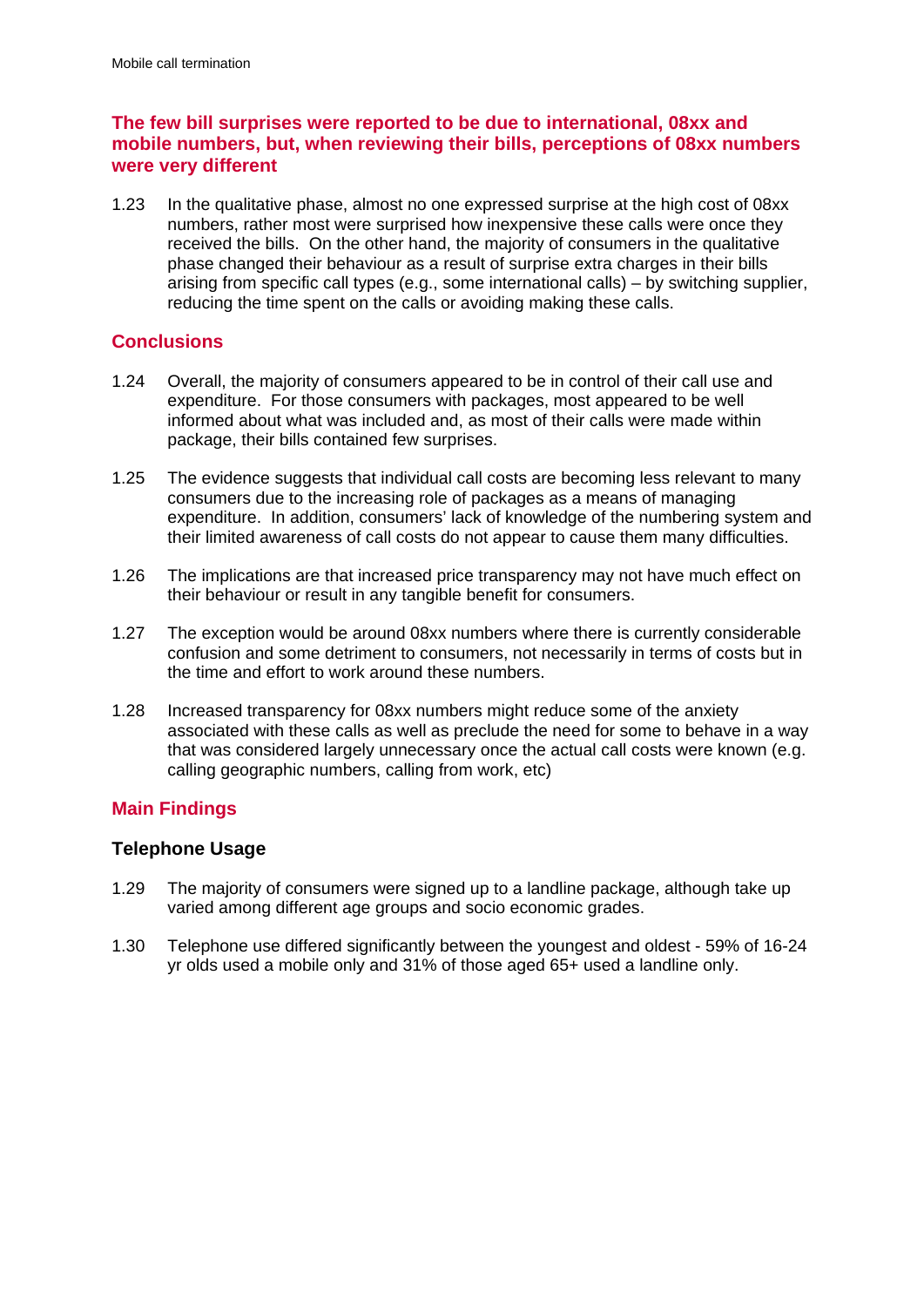

**Figure 1, Use of landline and mobile phones for personal calls by age** 

Q. When making telephone calls for personal use do you..? Base: All adults,  $n = 1229$ 

1.31 Telephone usage was also affected by socio-economic grade. Landline and mobile usage was significantly higher among ABs, and mobile only and landline only usage was significantly higher among DEs.



**Figure 2, Use of landline and mobile phones for personal calls by SEG** 

Q. When making telephone calls for personal use do you..? Base: All adults,  $n = 1229$ 

# **Payment Models**

- 1.32 Overall, there was a higher proportion of PAYG users compared with monthly contracts.
- 1.33 Among those aged 65+, there were significantly higher numbers of PAYG users and among 25-44 yr olds there were significantly higher numbers of monthly contracts.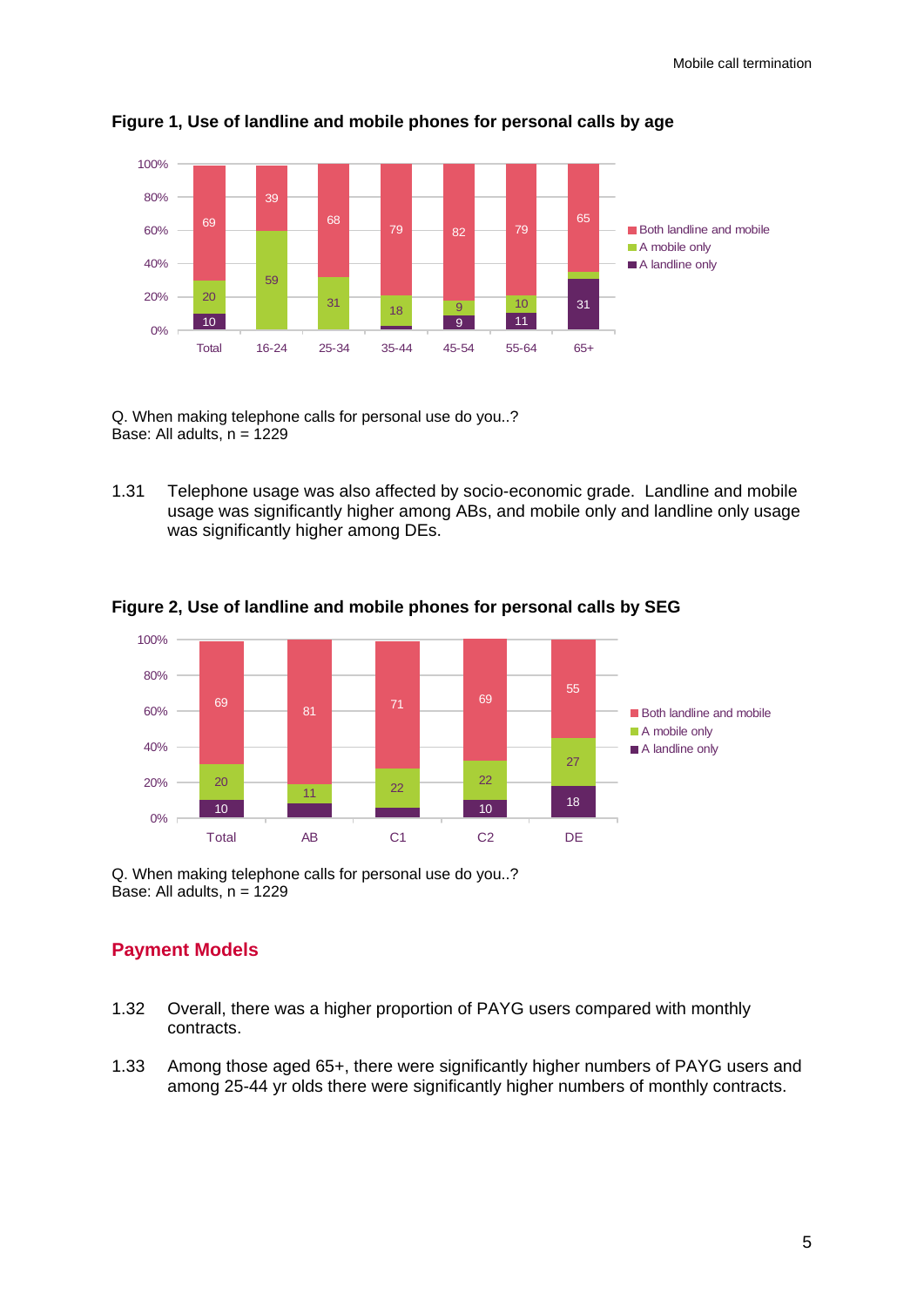

**Figure 3, Mobile phone payment method by age** 

Q. Which of these best describes the mobile payment method you use most often? Base: All adults with a mobile phone,  $n = 1102$ 

1.34 There were some differences in preferred payment method between social grades, with significantly higher numbers of mobile monthly contracts among ABs, and significantly higher numbers of PAYG mobile users among DEs.



**Figure 4, Mobile phone payment method by SEG** 

Q. Which of these best describes the mobile payment method you use most often? Base: All adults with a mobile phone,  $n = 1102$ 

# **Landline Packages (take up, awareness of contents, % of calls made within package)**

1.35 There were some differences in take up of landline packages between age groups significantly higher numbers of 25-44 yr olds were signed up to packages, whereas sign up among the 65+ was significantly lower.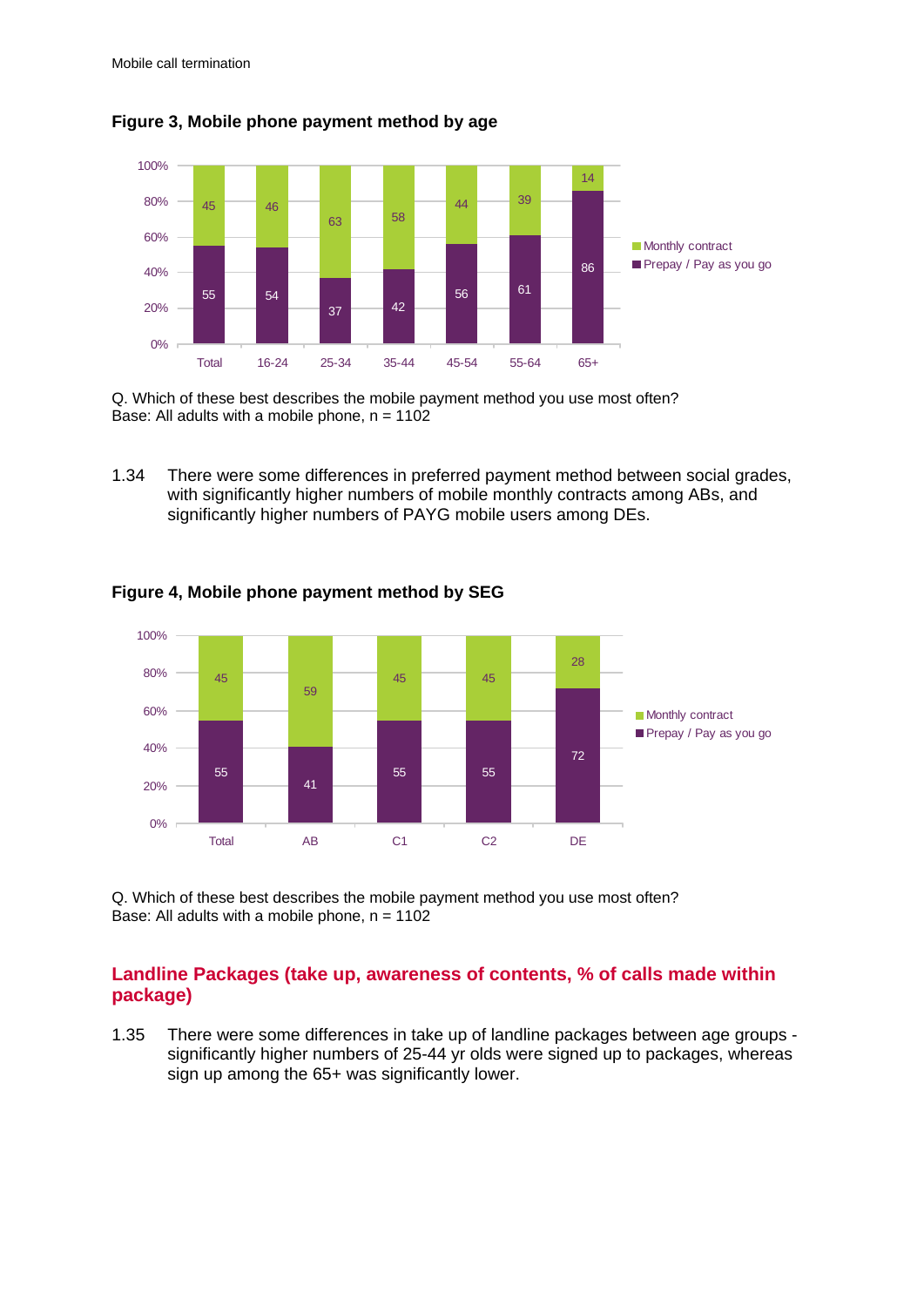

**Figure 5, Use of landline packages by age** 

Q. Are you signed up to a package on your landline? E.g. calls to certain numbers are certain times are inclusive

Base: All adults with a landline at home,  $n = 979$ 

1.36 Similarly, there were differences in take up amongst socio-economic grades – significantly higher numbers of ABs and C1s were signed up to landline packages compared with C2s and DEs. Lower take up of packages amongst DEs, in particular, is interesting given the trend for controlling costs through a package. However, from the qualitative findings, many DEs were older long-term BT loyalists and were unaware that they were on a package. This group tended to control costs by limiting the amount of calls.



**Figure 6, Use of landline packages by SEG** 

Q. Are you signed up to a package on your landline? E.g. calls to certain numbers are certain times are inclusive

Base: All adults with a landline at home,  $n = 979$ 

- 1.37 Among the qualitative sample, the vast majority of fixed line users were on some sort of package, although these varied in their sophistication
	- Basic BT friends and family
	- Free weekend / evening calls
	- Unlimited free calls to landlines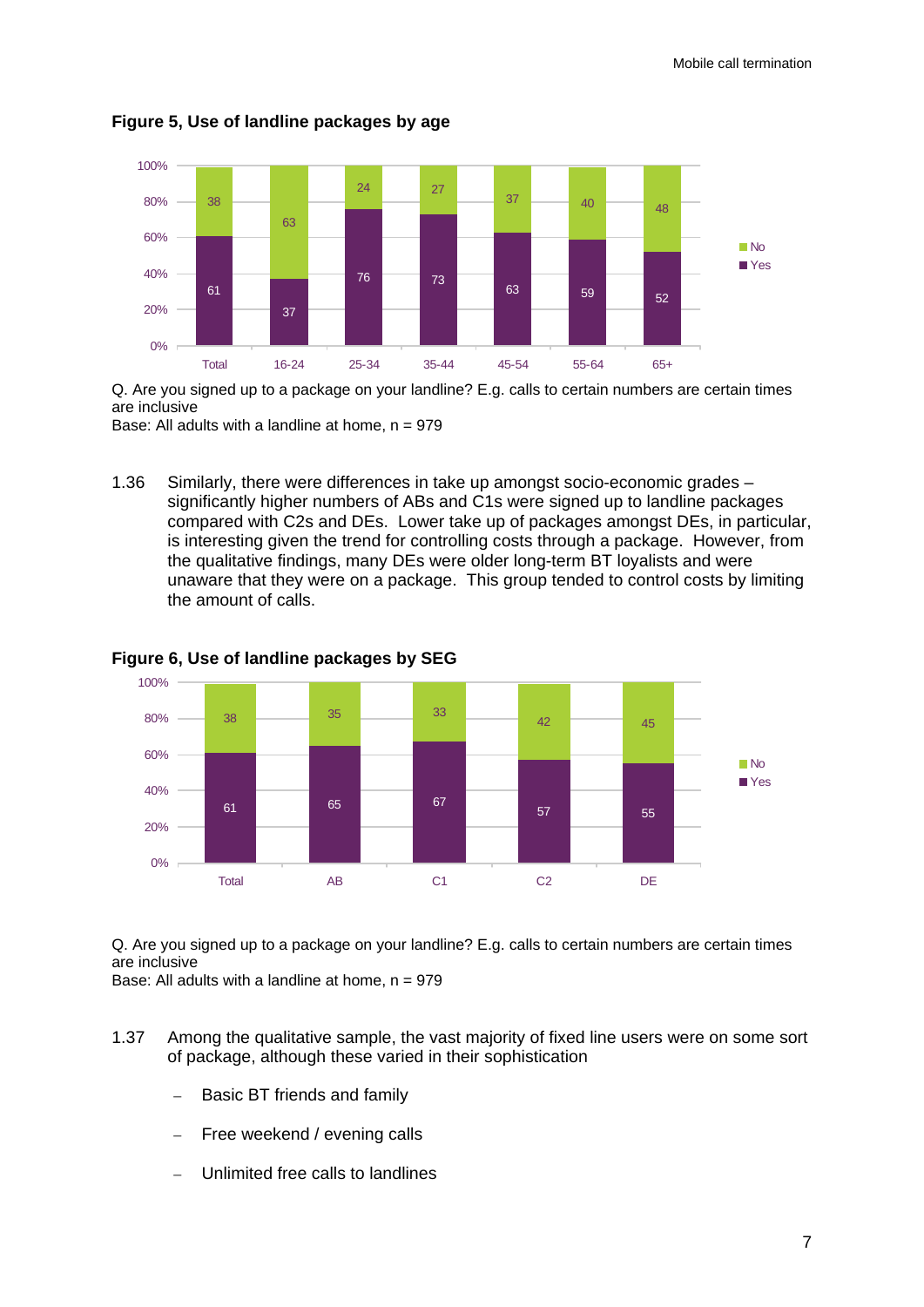- Low cost calls to specific countries (up to 59 minutes)
- 
- $\bullet$ 1.38 Many of these landline users had sought out particular packages that would suit their call behaviour, often driven by family or friends abroad

 *"I used to be with BT but it was costing a fortune to call my son in Australia, so I switched to Talk Talk and now I can call for up to an hour and it's virtually nothing"* 

#### **There was widespread understanding of these packages and the majority of landline calls were made within their package**

1.39 The vast majority of landline users were confident that they understood what was included in their package



## **Figure 7, Confidence in knowledge of what is included in landline package**

Q. How confident are you that you know what is included in your landline package? E.g. calls to other landline numbers

Base: All adults with a landline package,  $n = 602$ 

1.40 The majority of calls were made within package - 62% of consumers made three quarters or more of their calls within package, and landline only users made more calls within packages than other user groups.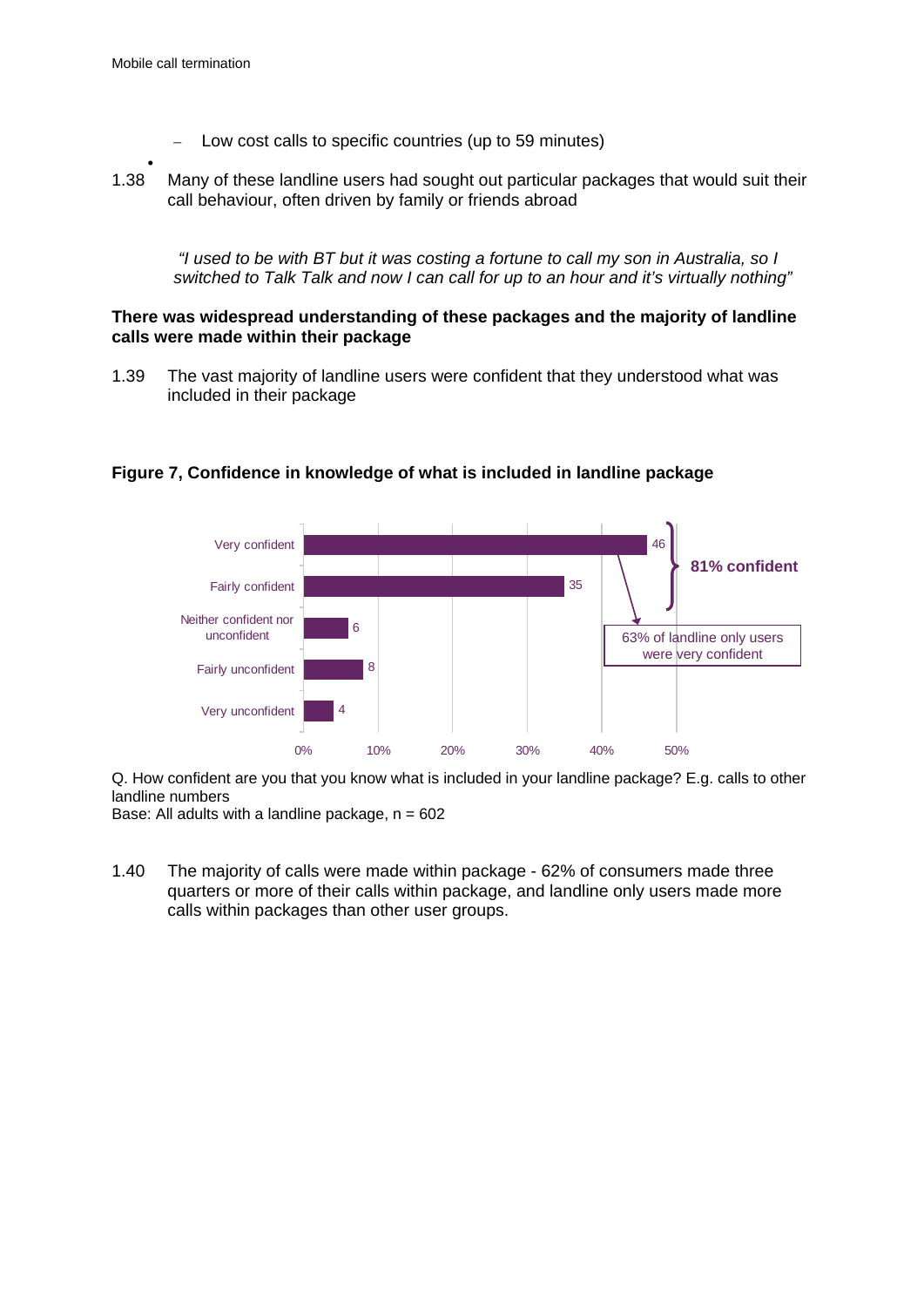

## **Figure 8, Proportion of calls made within package**

Q. Roughly what proportion of your calls are made to numbers that are included and/or at times specified in your landline package?

Base: All adults with a landline package,  $n = 602$ 

- 1.41 Among the qualitative sample, the proportion of calls made to numbers / at times within their package varied according to the type of user
- 1.42 The cost conscious / careful users tended to make almost all their calls within their fixed line package and would try to avoid making calls outside of their package
- 1.43 Amongst the more carefree, the proportion of calls would be somewhat less but generally these types would try to keep within package - it would depend on the degree of inconvenience this caused

*"If I've got to make the call in the daytime, I'd just make it regardless of whether it's in my package or not".* 

1.44 There was a small minority of people who were less controlled than other users and would make calls to premium numbers, such as competition and advice lines. Amongst these few, the vast majority of calls would be within their package, but the additional premium rate calls would be made regardless of cost

> *"I know I shouldn't as these calls do cost the earth, but sometimes I need to call these numbers and I don't care about the cost at the time"*

# **Mobile Packages (take up, awareness of contents, % of calls made within package)**

## **Take up of mobile packages was, not surprisingly, in keeping with the proportion of consumers on a monthly contract**

1.45 Take up of packages on mobile generally reflected payment method – for example, the numbers of packages among 25-44 yr olds was in keeping with the number of monthly contracts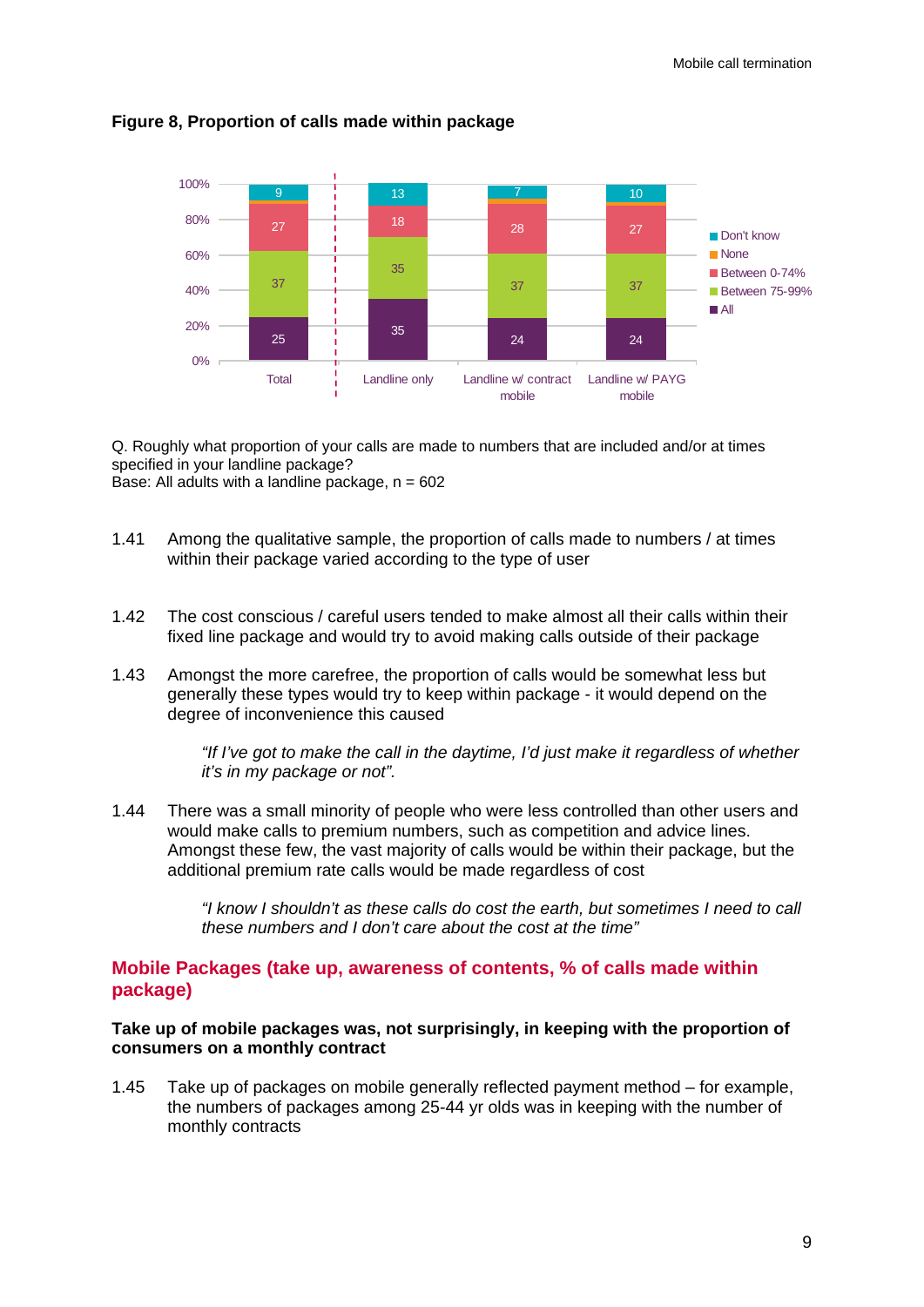1.46 However, the number of 16-24 yr olds signed up to packages was significantly higher than expected given the predominance of PAYG in this age group.



**Figure 9, Use of mobile phone packages** 

Q. Are you signed up for a package on your mobile? (for example calls to certain numbers are inclusive or cheaper rates for same network, etc)? Base: All adults with a mobile phone,  $n = 1102$ 

- 1.47 Among the qualitative sample, almost all monthly contract users considered themselves on some sort of package, whereas PAYG users generally did not.
- 1.48 There was, however, a minority of PAYG users, predominantly users of one network, who considered themselves on a package

*"We get a certain amount of free minutes and texts depending on the numbers we call, so it's a bit like a monthly contract deal"* 

**The majority of mobile contract users understood what was in their package and made most of their calls within their package** 

1.49 As with landline users, the vast majority of those signed up to a package were confident that they knew what was included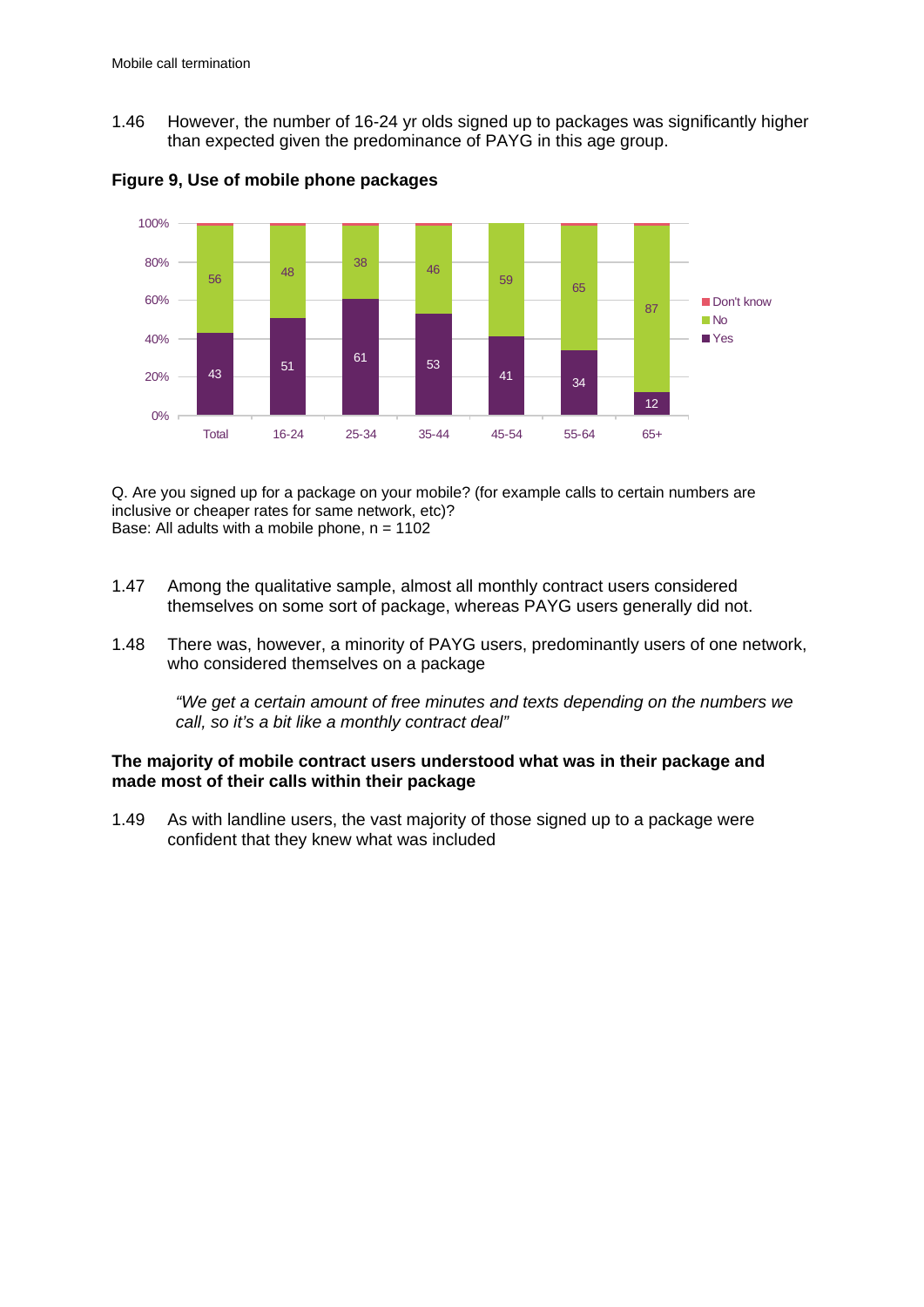

#### **Figure 10, Confidence in knowledge of what is included in mobile package**

Q. How confident are you that you know what is included in your mobile package (e.g. calls to other mobile numbers might be included in your minutes, but calls to other numbers might not)? Base: All adults with a mobile phone package,  $n = 474$ 

1.50 Among the qualitative sample, there was some uncertainty amongst a few as to whether landlines were included, but overall, almost all felt they knew the details of their package

*"I've just switched to [x] because they now include all mobiles and landlines in the package so I'm covered for almost all of my calls"* 

1.51 As with landlines, the majority of consumers made most of their calls within their mobile package - 65% make three quarters or more of their calls within package and this was consistent across different demographics and user groups.

**Figure 11, Proportion of calls made within mobile package**

 $\bullet$ 



Q. Roughly, what percentage of your calls are made to numbers included and/or at the time specified in your mobile package?

Base: All adults with a mobile phone package,  $n = 474$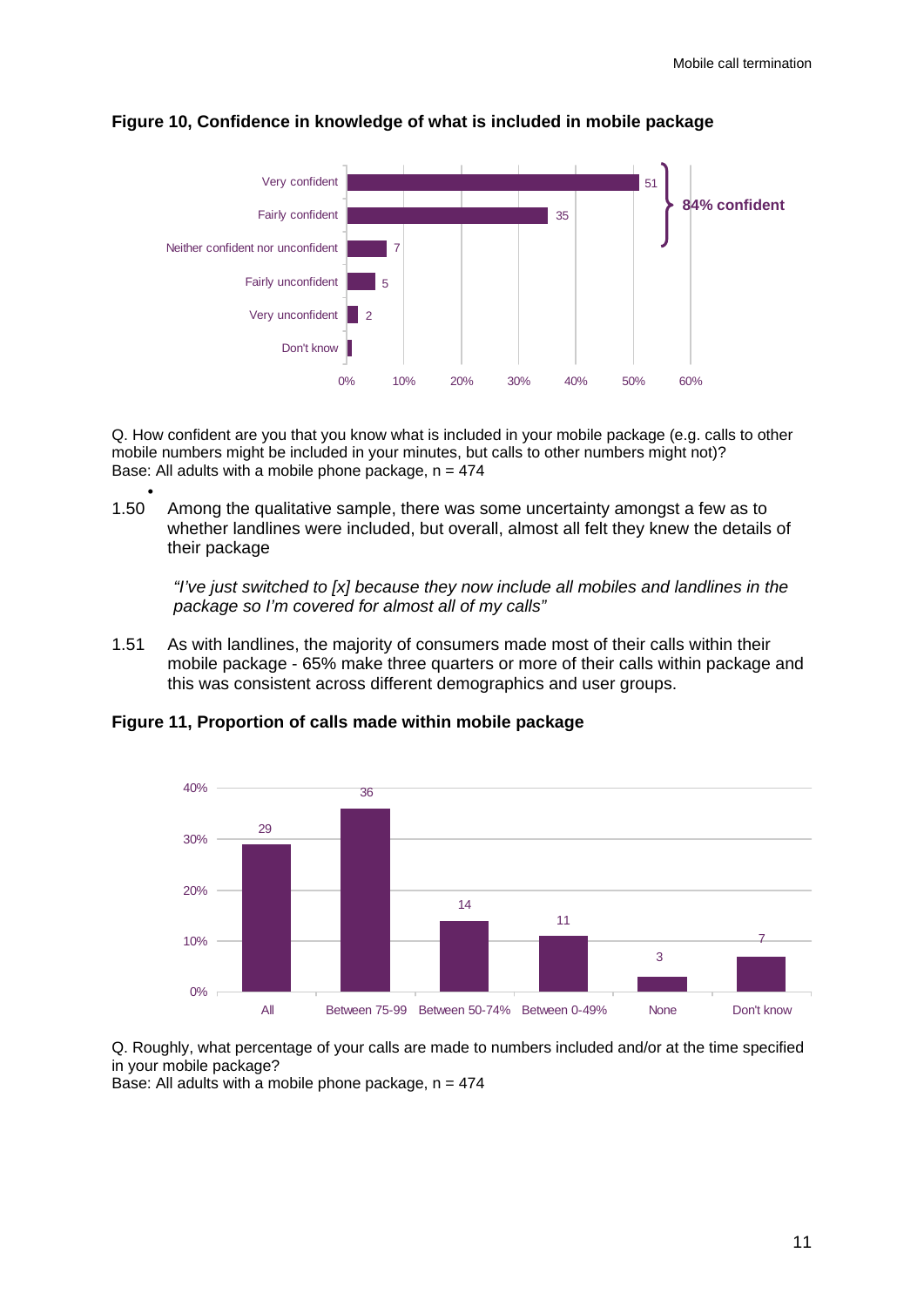## **In the qualitative research, consumers appeared to fall into three different user types in their attitudes towards call costs and their call behaviour**

- 1.52 Among the qualitative sample, the proportion of calls made within their mobile package was defined by the type of user
- 1.53 The cost conscious / careful users tended to make almost all their calls within their mobile package and would rarely go over their package allowance. If calls needed to be made to numbers outside of their package, they tended to make alternative arrangements to using their mobile

*"If I've got to call an 08xx number, then I'll do this from a landline or at work, not from my mobile as I know they're expensive"* 

1.54 For the more carefree, the majority of calls would be within package, but they would also continue to make calls beyond their allowance. For numbers outside of their package, e.g. 08, 09 and international calls, some attempt would be made to call from a landline but it would depend on the circumstances and the urgency of the call

> *"I generally stay within my allowance but I sometimes go over and don't worry too much. For 08 numbers, I'll try to call from a landline as it's cheaper but if I need to make the call there and then, I'll just do it from my mobile".*

1.55 Those consumers who were at times out of control tended to act in the same way as the carefree with their mobiles and only use their fixed lines for premium rate calls

> *"I'm aware of the cost of these calls and wouldn't make them from my mobile – they're expensive enough from the landline"*

## **Consideration of call costs (overall frequency, circumstances when costs considered and numbers considered)**

## **With the exception of mobile PAYG users, most consumers rarely think of individual call costs**

1.56 The majority of landline users (67%) spend less than 25% of the time when making a call thinking about call costs and nearly 70% of 16-24 yr olds never think about call costs. However, overall about a third do still think about call costs more than 25% of the time when making a call.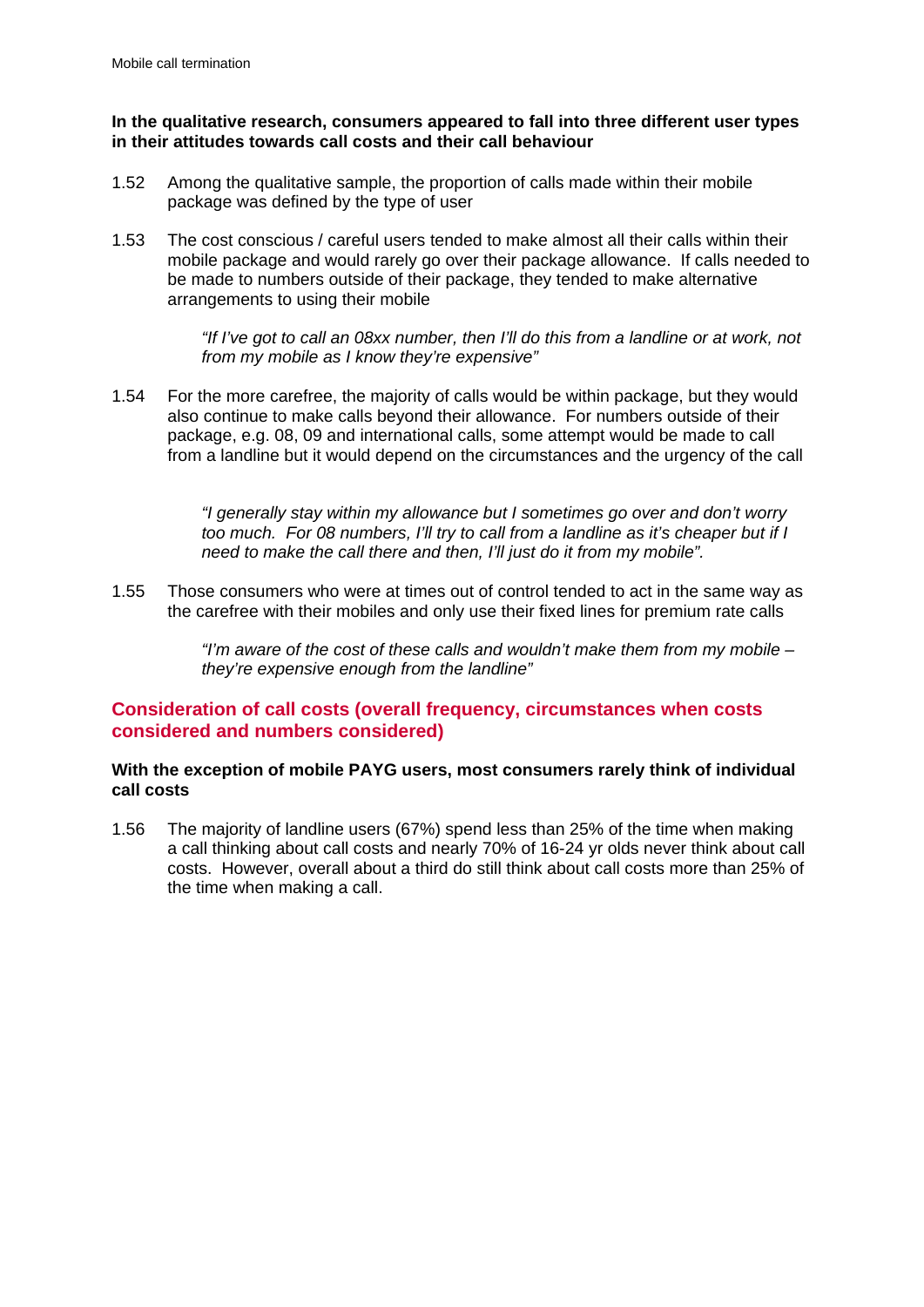

**Figure 12, Frequency callers think about the cost of landline calls**

Q9. When using a landline, how often do you think about the cost of a call? Base: All adults with a landline,  $n = 979$ 

1.57 Mobile users were largely similar to landline users. 60% of mobile users spend less than 25% of the time thinking about calls costs, although slightly more mobile users (39%) did spend 25% or more thinking about call costs some of the time.

**Figure 13, Frequency callers think about the cost of mobile calls**



Q. When making a call from your mobile, how often do you think about the cost of the call? Base: All adults with a mobile phone,  $n = 1102$ 

1.58 There were some differences in attitudes between contract and PAYG mobile users – PAYG users think about call costs significantly more frequently than contract users.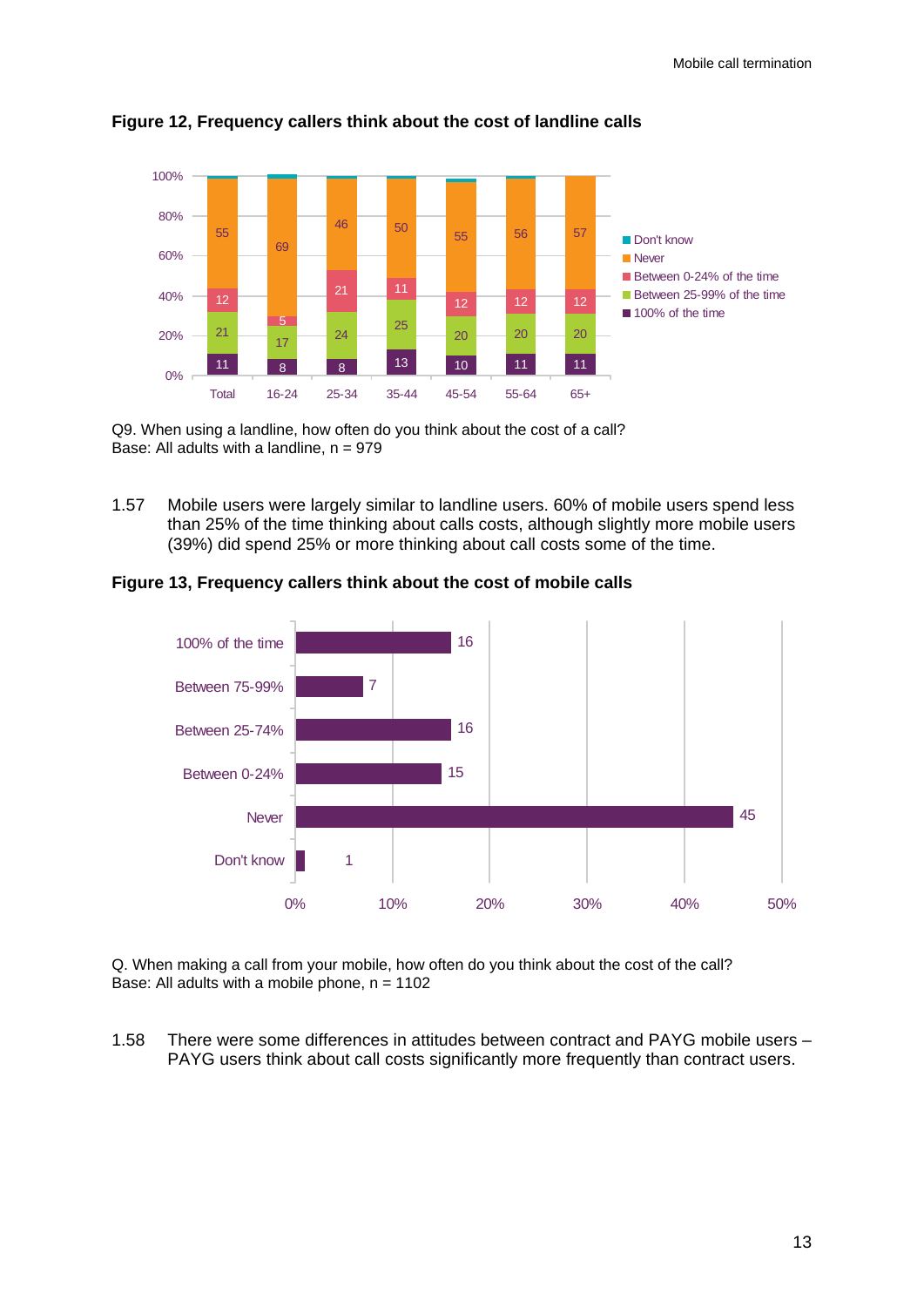

**Figure 14, Frequency callers think about the cost of mobile calls, by payment type**

Q. When making a call from your mobile, how often do you think about the cost of the call? Base: All adults with a mobile phone,  $n = 1102$ 

## **Most consumers only considered call costs when calling numbers outside of their package**

- 1.59 Amongst the qualitative sample, there was a clear distinction made between calls made within their package and calls made outside of their package.
- 1.60 Almost no-one considered the cost of calls made within their package and, given that the majority of calls were made within their package, most consumers did not think about call costs very often.

*"You just think about it in terms of how many minutes you've got left or the number of texts, I never think about call costs for most of my calls".* 

- 1.61 However, 45% of consumers in the quantitative survey still considered call costs within packages important and these results were largely consistent across the sample, albeit PAYG users thought costs were more important than monthly contract users.
- 1.62 It is difficult to identify why the findings differ from the qualitative results. One explanation is that this question was not asked alongside questions relating to packages but at the end of the survey alongside questions relating to costs of calls (Q.38). This might have had the effect of provoking a purely rational response in isolation of the context of making most calls within their package.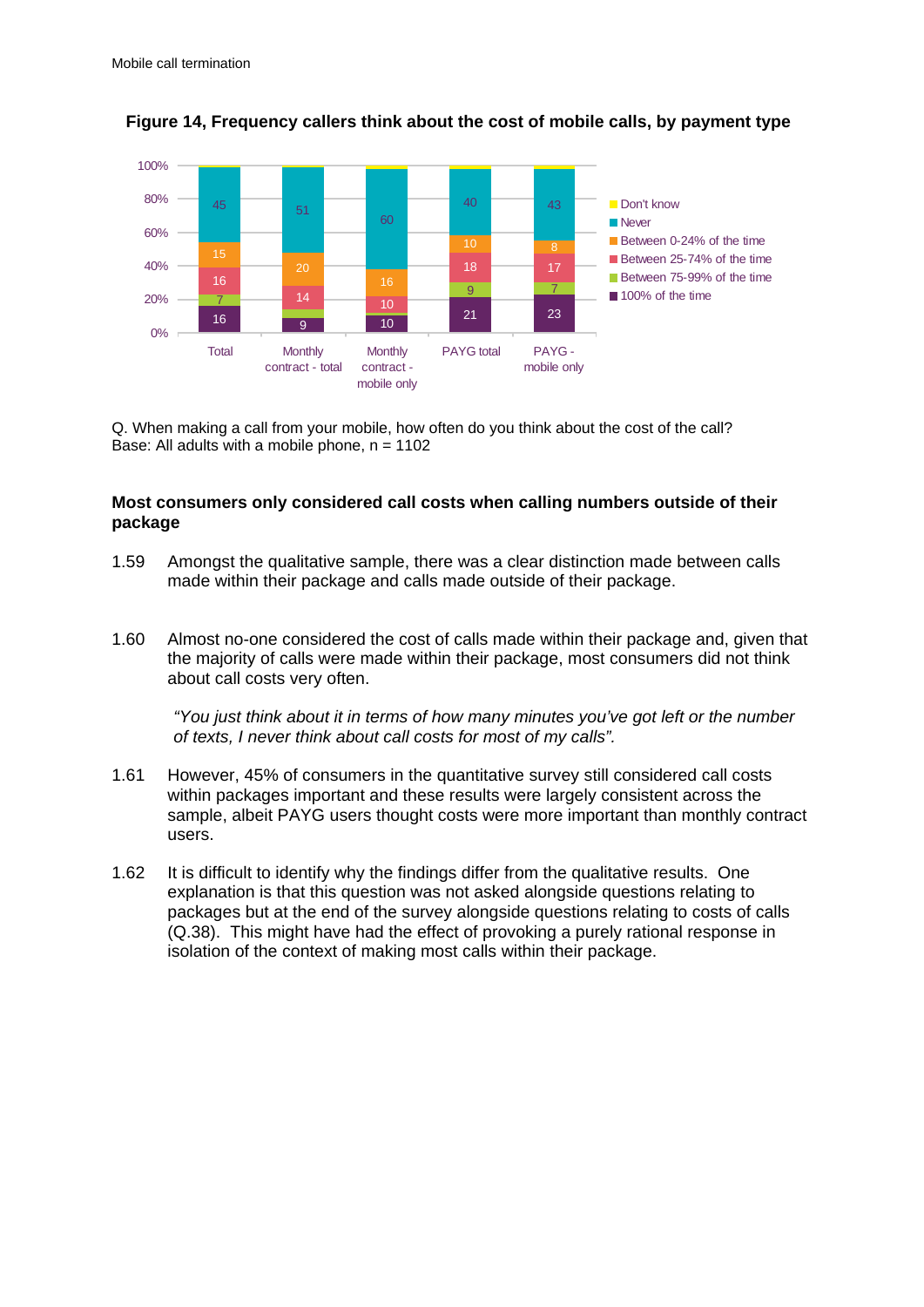

#### **Figure 15, Importance of the cost of calls that are within packages**

Q. When calling numbers that you know are contained within your package, for example mobile to mobile numbers or landline to landline numbers, how important is the actual cost of the call? Base: All adults,  $n = 1229$ 

1.63 When calling from a landline, whilst most did not consider call costs at all, consumers considered costs when making calls to international, mobile and numbers beginning with 08xx.

#### **Figure 16, Circumstances that callers think about the costs of landline calls**



Q. When calling from a landline, under what circumstances might you think about the cost of the call? Base: All adults with a landline,  $n = 979$ 

1.64 These results were largely similar when calling from a mobile, although slightly more mobile users thought about the cost of all calls overall than landline users. This was due to the inclusion of PAYG users in the sample, who thought about the cost of all calls more than other user groups.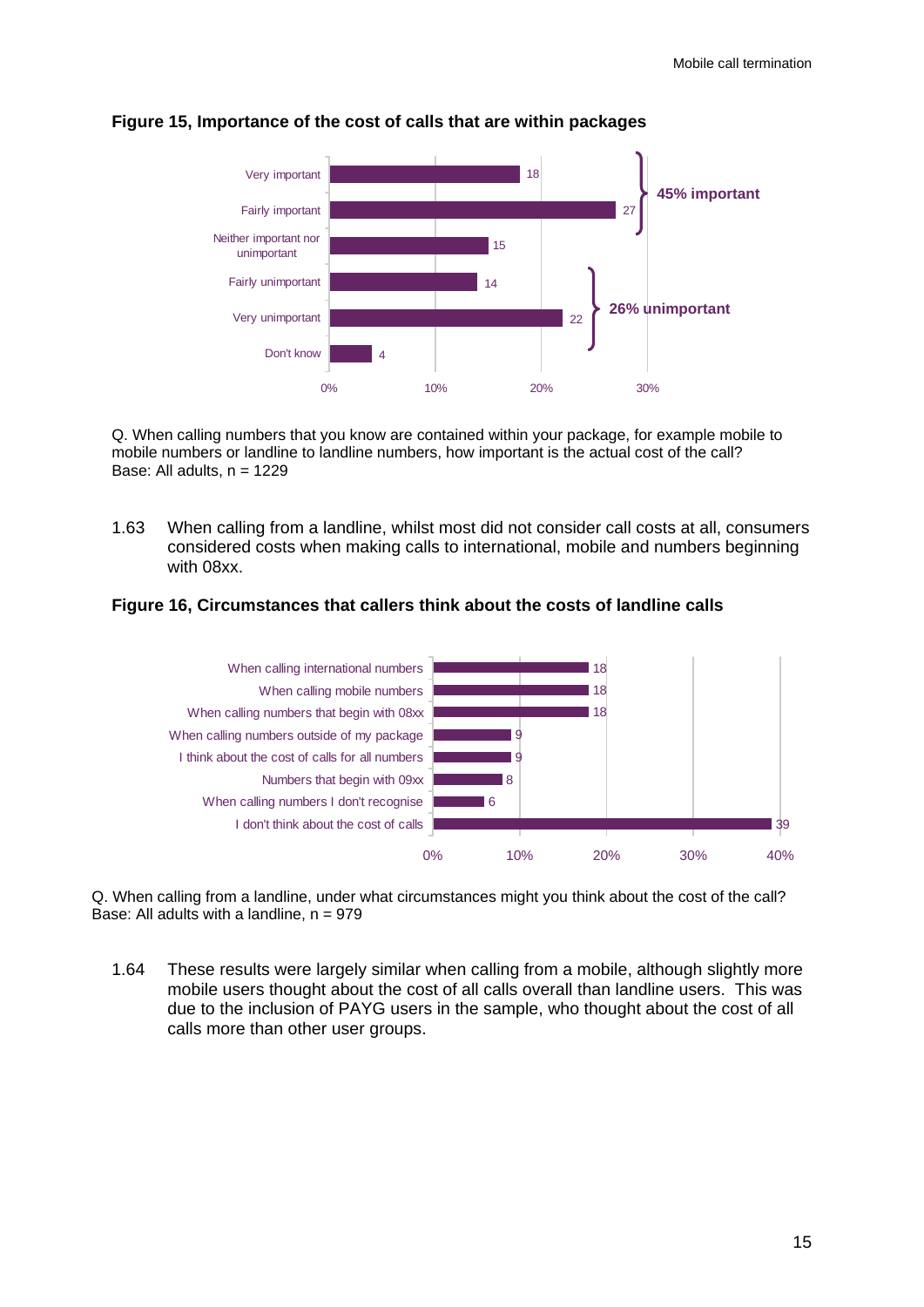

**Figure 17, Circumstances that callers think about the costs of mobile calls**

Q. When making a call from your mobile, under what circumstances might you think about the cost of the call?

Base: All adults with a mobile phone,  $n = 1102$ 

1.65 In the qualitative sample, the vast majority only considered call costs when making calls outside of their package – to mobiles, 08xx and international numbers

*"When I go over my allowance, that's when I get charged a lot but I have no idea really how much, even to the regular numbers I call"* 

*"I have no idea how much these 0845 and 0870 numbers cost, it would be good to know these costs so I know how long to hang on"* 

*"International calls are where I've been caught out a few times"* 

# **Knowledge of call costs / looking up call costs**

**From the qualitative findings, there was a strong sense that consumers were increasingly distanced from individual call costs** 

1.66 Over half of consumers felt informed about call costs, but 1 in 5 landline only and PAYG only users felt very uninformed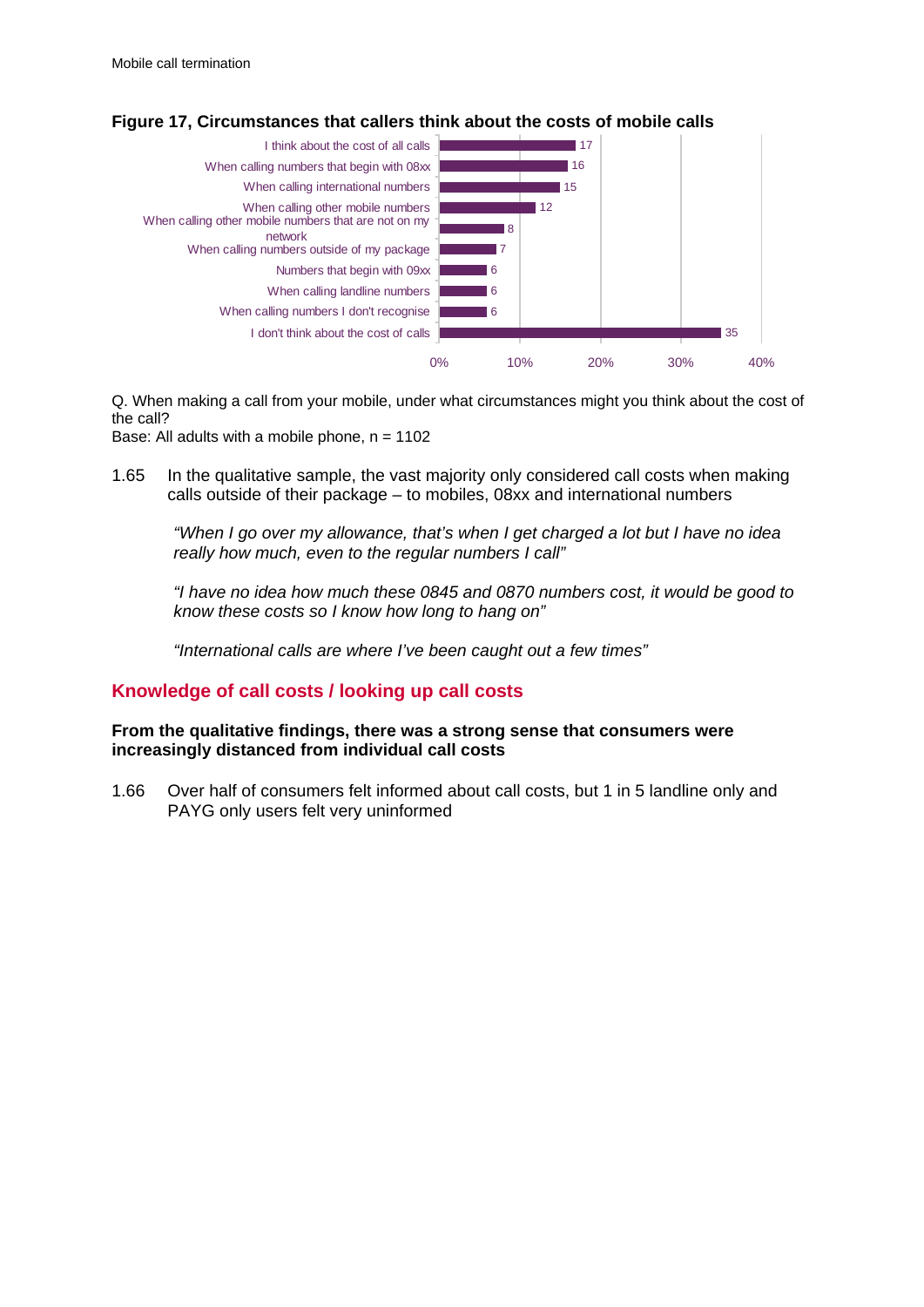

#### **Figure 18, How well informed consumers feel about call costs**

Q. In general, how well informed about call costs would you say you are? Base: All adults, n =1229

## **Consumers varied by how informed they felt about call costs but almost all made assumptions that helped them manage expenditure**

- 1.67 Amongst the qualitative sample, respondents varied considerably in their perceived knowledge of call costs. Overall, most felt fairly uninformed, particularly about the cost of calls outside their package.
- 1.68 Nevertheless, respondents would make assumptions about call costs and these would influence their call behaviour.
- 1.69 Calls to landlines were seen as relatively inexpensive from another landline and more expensive from a mobile. This had little effect on many of the more carefree respondents who would make calls from either a landline or mobile, but the cost conscious tended only to make calls within package.
- 1.70 Calls from landlines to mobiles were generally seen as expensive and were avoided by most, particularly the cost conscious / careful. Calls to mobiles tended to be made from mobiles.
- 1.71 Calls to 08xx numbers were seen as expensive, even premium rate, but they were considered cheaper from landlines than mobiles and so most would try to use the landline. PAYG customers were particularly sensitive to these numbers, although some were not allowed to make these calls by their operator.
- 1.72 Calls to 09xx numbers were considered expensive and almost all respondents would avoid calling these numbers. However, calls to these numbers from a fixed line were seen as less expensive than from a mobile and respondents would use fixed lines generally when calling these numbers.
- 1.73 International calls were seen as expensive and often the catalyst for finding out a new operator / tariff – several had been badly caught out on these calls.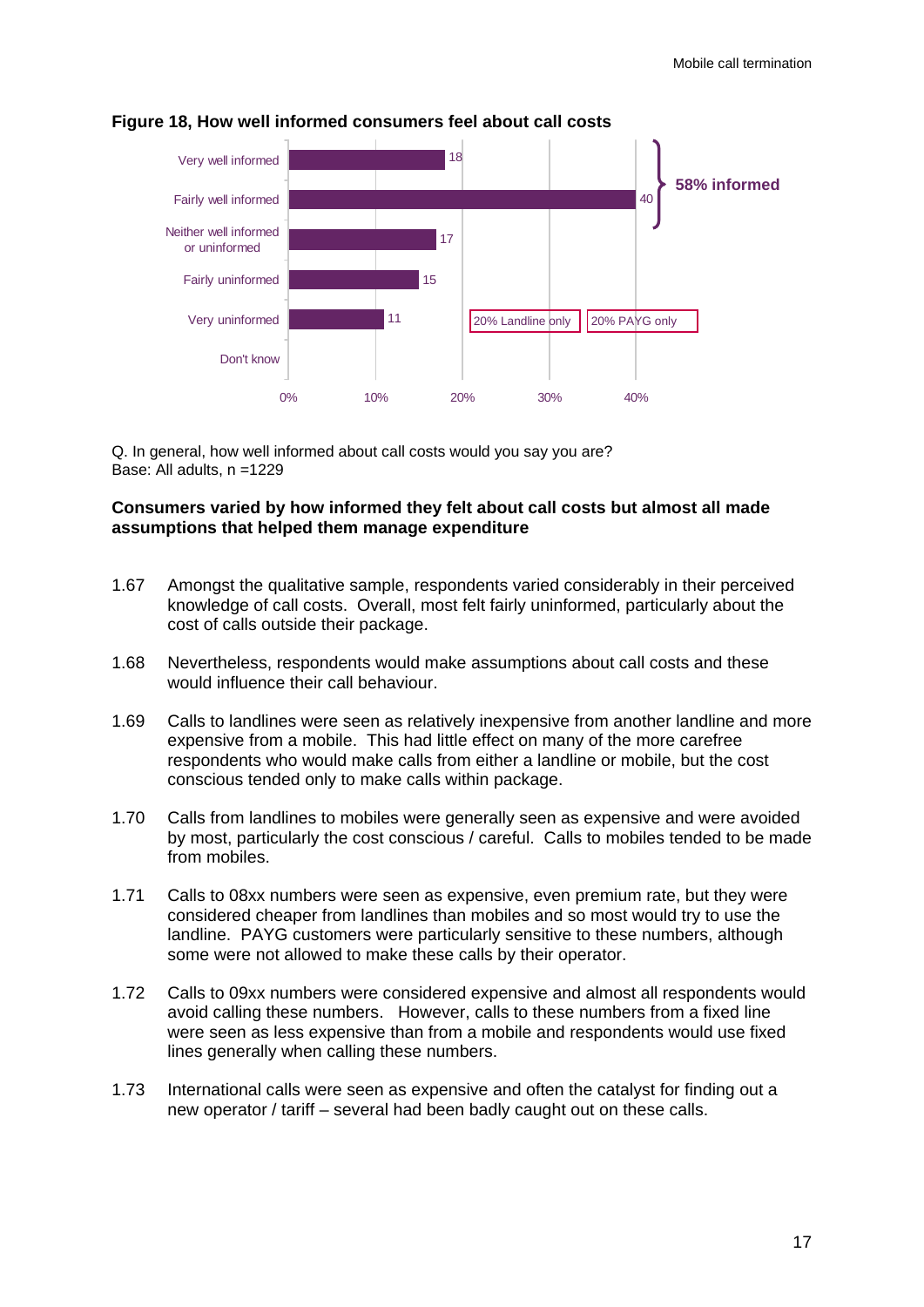# **The number of consumers looking up call costs was very limited**

1.74 The number of consumers who looked up the cost of calls was very limited, and those that had looked up calls generally did this less than 25% of the time.



**Figure 19, Proportion of consumer who have looked up the cost of a call** 

Q. Have you ever looked up pricing information to determine the cost of a call? Base: All adults, n =1229

1.75 Websites were by far the most popular sources of information for those looking up call costs





Q. What sources of pricing information do you use?

Base: All respondents who have ever looked up pricing information to determine the cost of a call (n=221)

1.76 Consumers looked for information about the cost of 08xx numbers, any number and international numbers the most frequently.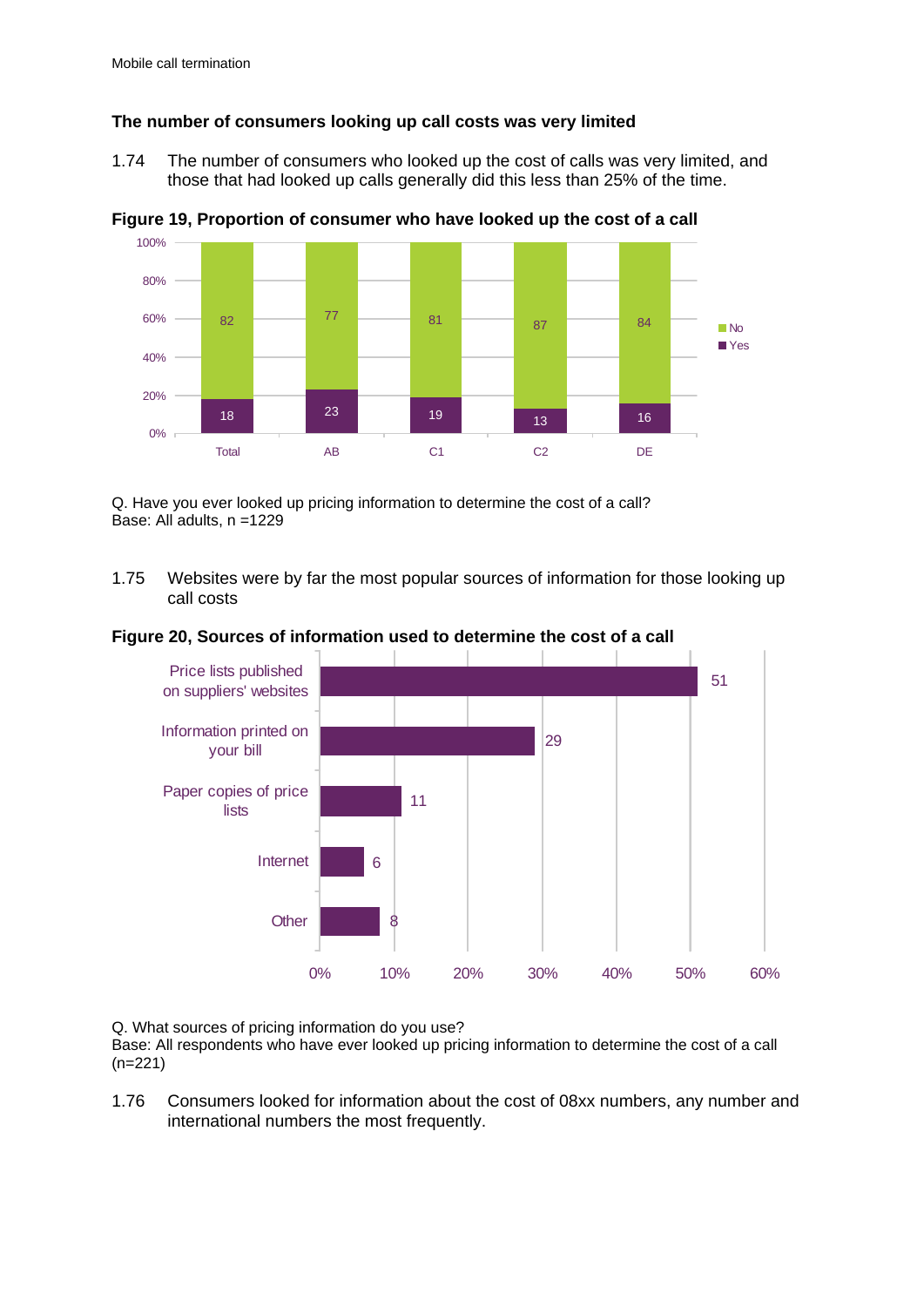

# **Figure 21, Types of telephone numbers that pricing information is used for**

Q. For what type of telephone numbers do you look up pricing information? Base: All respondents who have ever looked up pricing information to determine the cost of a call (n=221)

1.77 The reasons given for not looking up calls costs were a combination of having enough information about call costs, not making many calls (landline only, PAYG mobile users) or making calls within package (contract mobile users)

## **Figure 22, Reasons that consumers have not looked up call costs**



Q. What is the reason you have never looked up call costs? Base: All respondents who have never looked up pricing information to determine the cost of a call (n=1008)

## 1.78 Amongst the qualitative sample, similar reasons were given

*"I'm sure there's information there but by the time I've looked it up, it's really not worth it"* 

*"I feel I know enough not to rack up huge bills, I've got better things to be doing"* 

*"I don't make that many calls and my bills tend to be the same, so there's no need"*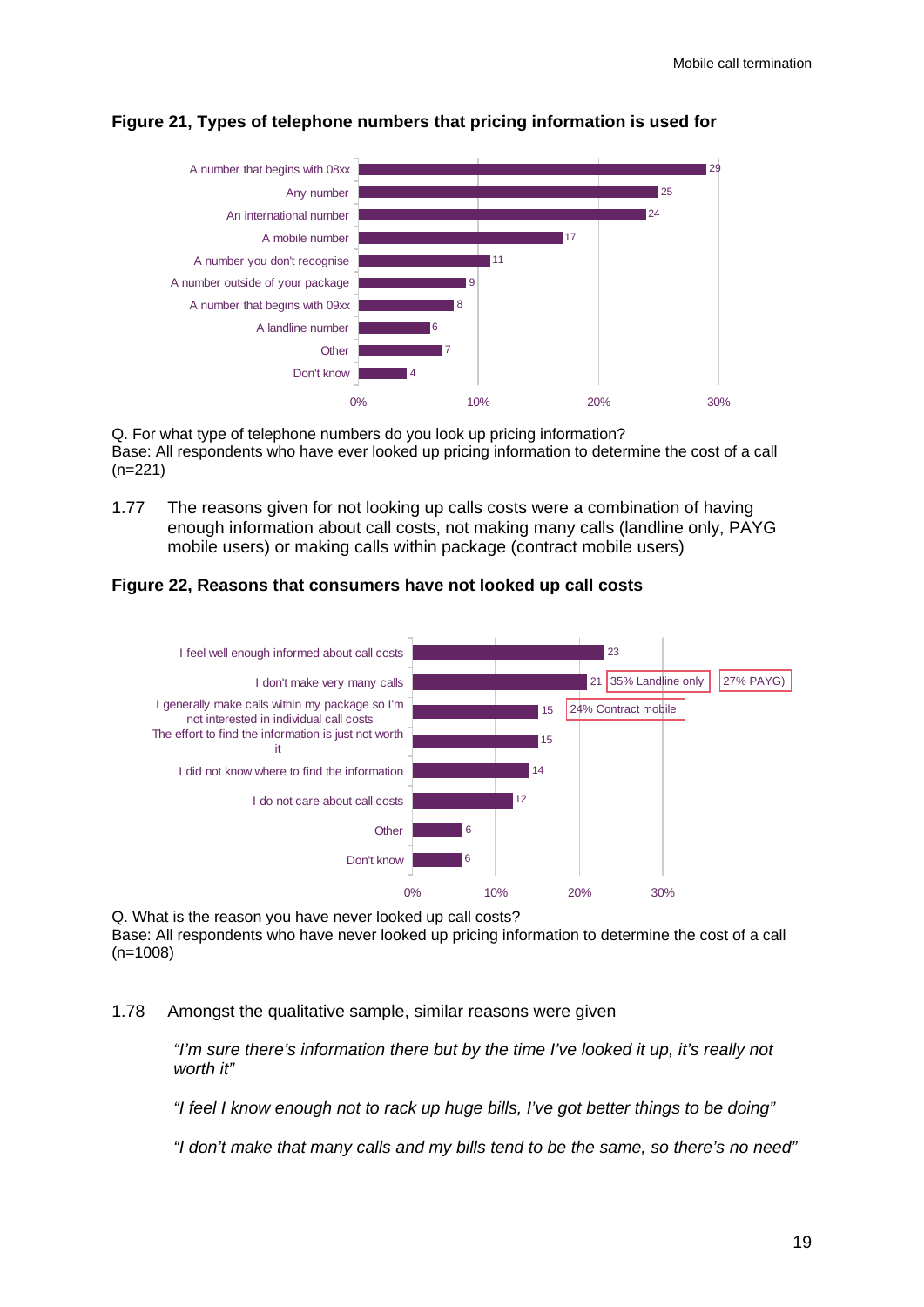# **08xx numbers – perception vs reality**

#### **08xx numbers were a source of confusion and suspicion for many consumers**

- 1.79 08xx numbers appear to be a focal point for consumers
- 1.80 The costs of these calls and international calls were mostly likely to be considered by consumers from either a landline or a mobile (particularly PAYG)
- 1.81 And those that looked up call costs would look up 08xx numbers more than any other
- 1.82 This was no doubt due to consumers' perceptions of the costs of calling these numbers – most were unsure of the cost and tended to think of them as expensive, even premium rate numbers.
- 1.83 The average cost of calling 0845 numbers from a landline / mobile was thought to be much higher than the actual cost
	- From a landline: 29.75ppm
	- From a mobile: 45.69ppm

## **Figure 23, Estimated cost of calling 0845 numbers**



Q. How much do you think it costs to call the following types of telephone numbers from your landline phone / mobile at home during the daytime on a weekday? 0845 Base: All respondents with a landline and/or mobile (landline:  $n=979$ ; mobile:  $n=1102$ )<sup>3</sup>

- 1.84 The average cost of calling 0870 numbers from a landline / mobile was also thought to be much higher than the actual cost
	- From a landline: 38.72ppm

 3 Please note that the proportion of respondents who answered "don't know" to the question reported in Figures 23 and 24 was higher than we have seen in similar questions in the past. This may be because the question was positioned at the end of a relatively lengthy interview that may have meant that respondents were less confident about the cost of calling these number by this stage in the research process.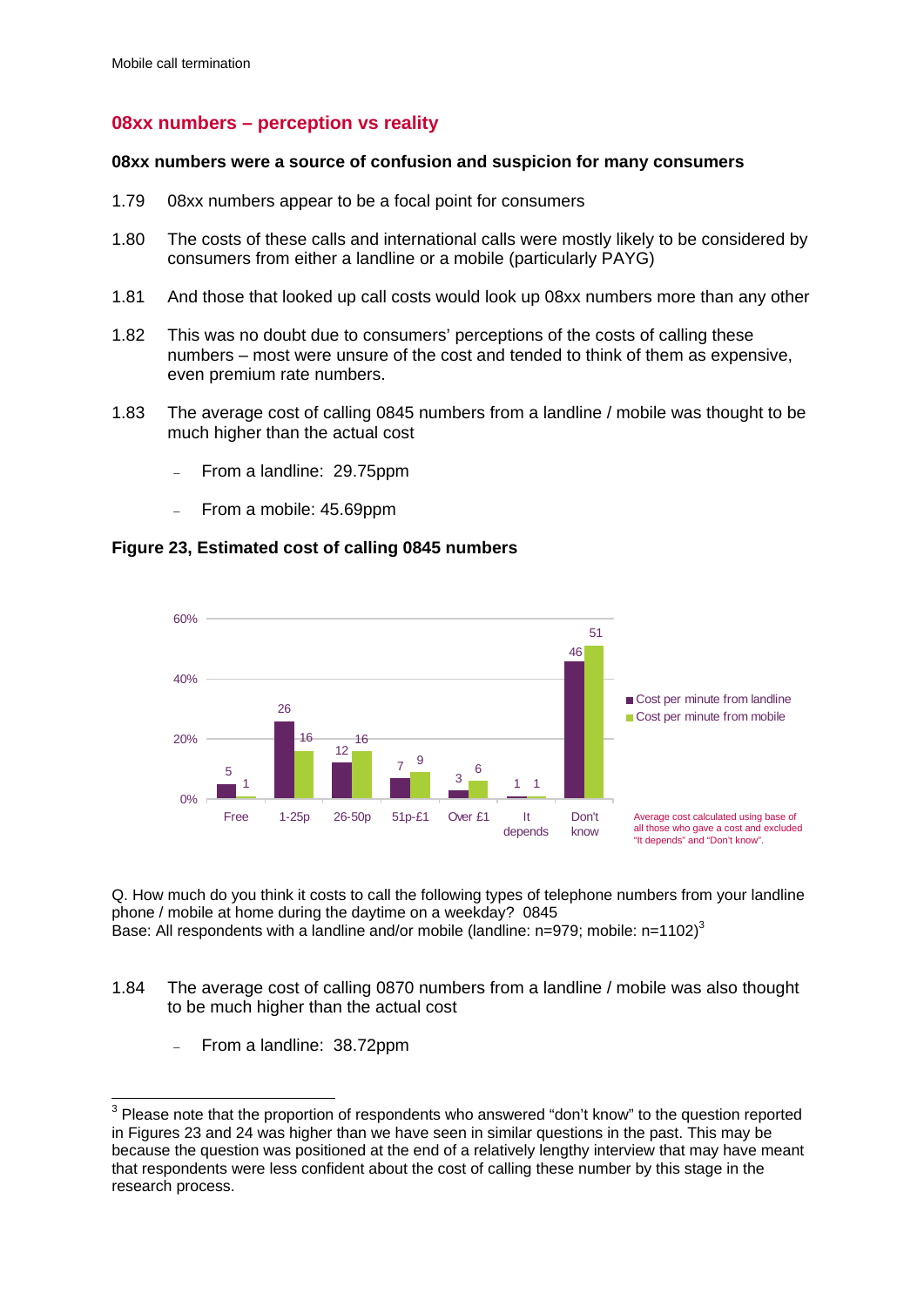– From a mobile: 50.98ppm



#### **Figure 24, Estimated cost of calling 0870 numbers**

Q. How much do you think it costs to call the following types of telephone numbers from your landline phone / mobile at home during the daytime on a weekday? 0870 Base: All respondents with a landline and/or mobile (landline: n=979; mobile: n=1102)

- 1.85 Similarly, perceptions of the cost of calling 0871 numbers was much higher than the actual Rate:
	- From a landline: 40.56ppm
	- From a mobile: 51.76ppm

**Figure 25, Estimated cost of calling 0871 numbers** 



Q. How much do you think it costs to call the following types of telephone numbers from your landline phone / mobile at home during the daytime on a weekday? 0871 Base: All respondents with a landline and/or mobile (landline: n=979; mobile: n=1102)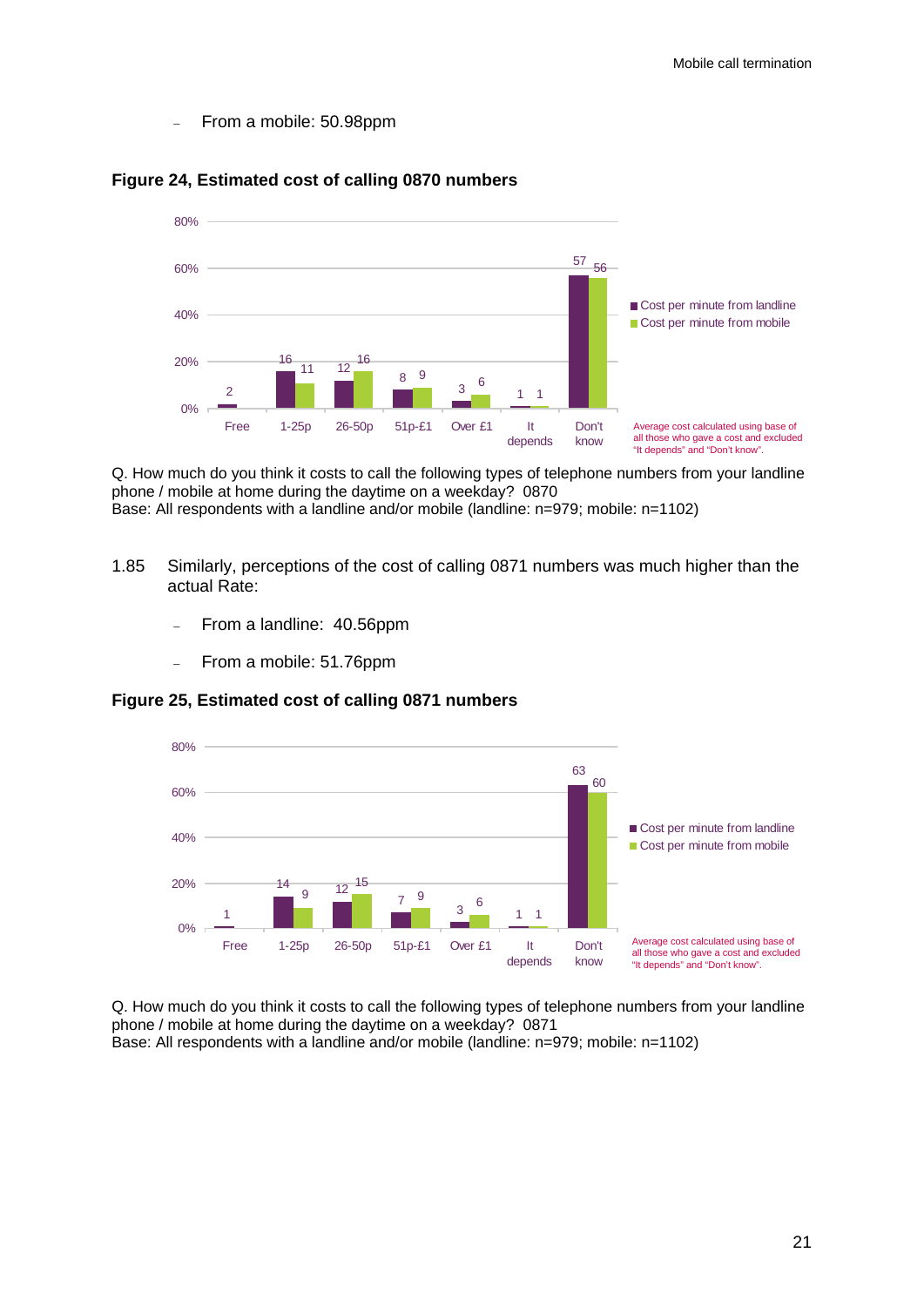## **Different perceptions of 08xx provoked a range of different behaviours**

- 1.86 From the qualitative sample, consumers knew these numbers were not included in their package and were therefore a cost and often seen as expensive (otherwise they would be included in their package)
- 1.87 Most did not know the cost of these calls, but they thought they varied considerably and concluded that they were expensive / premium rate numbers

*"They sit between 07 and 09 numbers, both of which are expensive".* 

- 1.88 There was also considerable antagonism when calling these numbers because they were seen as business numbers which they did not wish to call but were obliged to. Many respondents objected to being charged for calls to many of these services.
- 1.89 In addition, respondents believed that they were made to hold for a considerable amount of time, thereby fuelling their anxiety about call costs and general feelings of helplessness. Many also complained that the experience of some call centres was often less than satisfactory.
- 1.90 Many were aware of "Say no to 0870" website, which appeared to be fuelling the conspiracy mindset. The lack of transparency surrounding these numbers led respondents to suspect that operators were being deliberately obtuse and were making money on these numbers.

# **Bill checking, surprises and subsequent behaviour**

- 1.91 Over half of consumers would always check their bill but the majority consumers had not been surprised by their bill in the past 12 months.
- 1.92 Most consumers (76%) check their bills some of the time, with over half saying they check them 100% of the time.
- 1.93 Not surprisingly, perhaps, as some are likely not to be bill payers, 16-24 yr olds check their bills significantly less than other age groups.



**Figure 26, Frequency of bill checking by age** 

Base: All respondents who use a landline or contract mobile phone (n=1098)

Q. How often do you check your bills?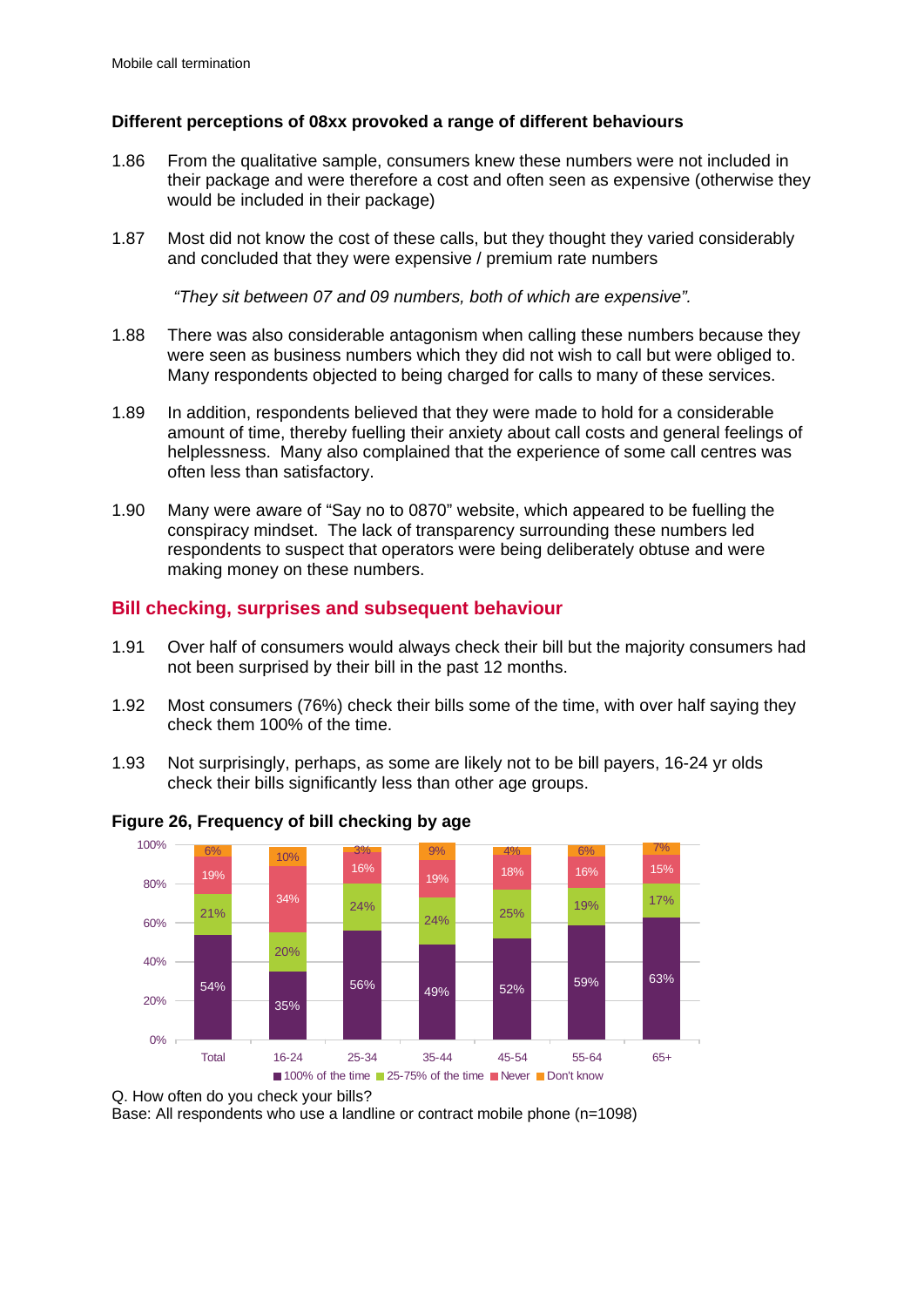- 1.94 From the qualitative interviews, it was clear that the vast majority do not scrutinise their bills, rather they glance at the overall figure to see whether it is in keeping with their usual amount.
- 1.95 Only if the bill was significantly more than the usual amount would respondents look at the detail. This amount appeared to vary from £5 among the more cost conscious / lower expenditure to £10-15 amongst the higher spenders.
- 1.96 Frequency of checking credit among PAYG mobile users varied considerably, with 16-24 yr olds and those with a PAYG mobile only (no landline) checking their credit significantly more frequently than others.



## **Figure 27, Frequency of checking credit on pay as you go mobile phones**

Q. How often do you check the credit you have remaining? Base: All Respondents who have a pay as you go mobile (n=605)

#### **The few bill surprises were reported to be due to international, 08xx and mobile numbers, but, when reviewing their bills, perceptions of 08xx numbers were very different**

- 1.97 The numbers of contract mobile users who have been surprised by their bill in the last 12 months was higher than landline and PAYG users, but the majority of consumers had not encountered any surprises.
- 1.98 16-24 yr olds however were significantly more likely than other PAYG groups to be surprised by their bills (31%).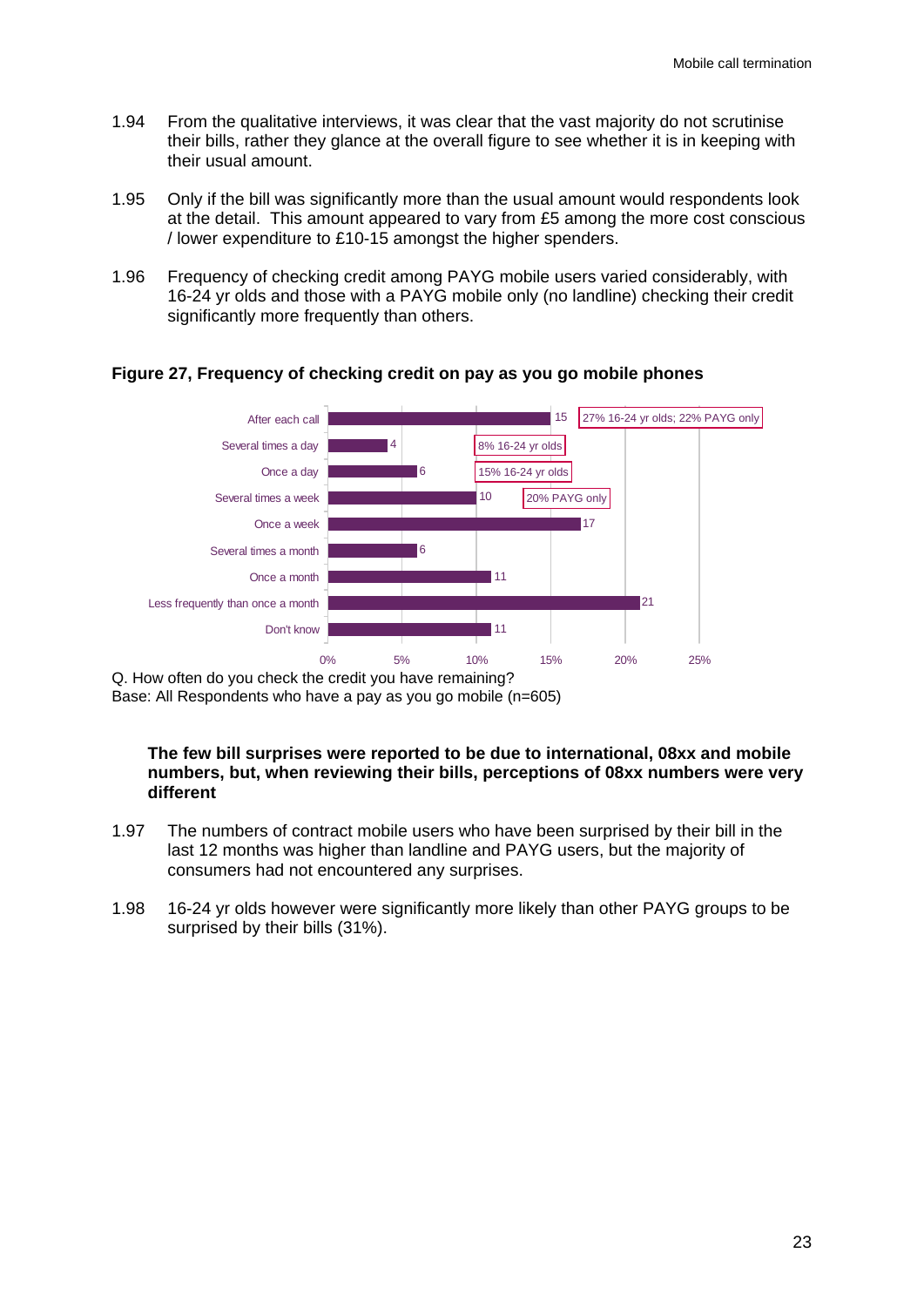

#### **Figure 28, Whether consumers have been surprised by the cost a mobile phone bill**

Q. In the past 12 months, have you ever been surprised by the size of your mobile bill? Base All respondents who use a contract mobile phone (n=497), PAYG (n=605), or landline phone (n=979) Total Mobile Contract Total Mobile PAYG Total Mobile PAYG Total Landline

- 1.99 Amongst the qualitative sample, the frequency of bill surprises was similarly limited, and usually only amongst the more carefree. The cost conscious / careful respondents very rarely had surprises, aside from when the bill was thought to be incorrect.
- 1.100 The majority of landline users reported that they were surprise by the bill that they received for services between two and five times in the past 12 months, although there was a small minority (14%) that were surprised by the bill each time that they received it.
- 1.101 Amongst contract mobile users, the frequency varied, with customers reporting surprise with the bill that they received either once, or between 2 and 5 times, in the past 12 months. Just over a quarter of PAYG users were surprised on about half of the occasions, in the preceding 12 months when they received their bill.
- 1.102 Most of those surprised by their bill would check where the extra charges came from – contract mobile users were marginally less likely to check their bill (76%) compared with landline users (84%).
- 1.103 The most common causes of extra cost for both landline and mobile (contract and PAYG) users were call charges to particular numbers or the cost of calls generally. The cost of texts/ downloads were also the cause of surprise to some mobile users, both contract and PAYG.
- 1.104 When consumers paid more for a call than expected, the type of number differed somewhat between the different user groups
	- 1.104.1 Mobiles were the most common source of extra cost for landline users, followed by 08xx and other landline
	- 1.104.2 International calls, 08xx numbers and numbers outside their package were the most common source of extra cost for contract mobile users
	- 1.104.3 Mobiles, 08xx and landline numbers were the most common source for PAYG mobile - 08xx numbers, in particular for PAYG mobile only users.
- 1.105 The perception that 08xx numbers were a source of extra cost was common to all users.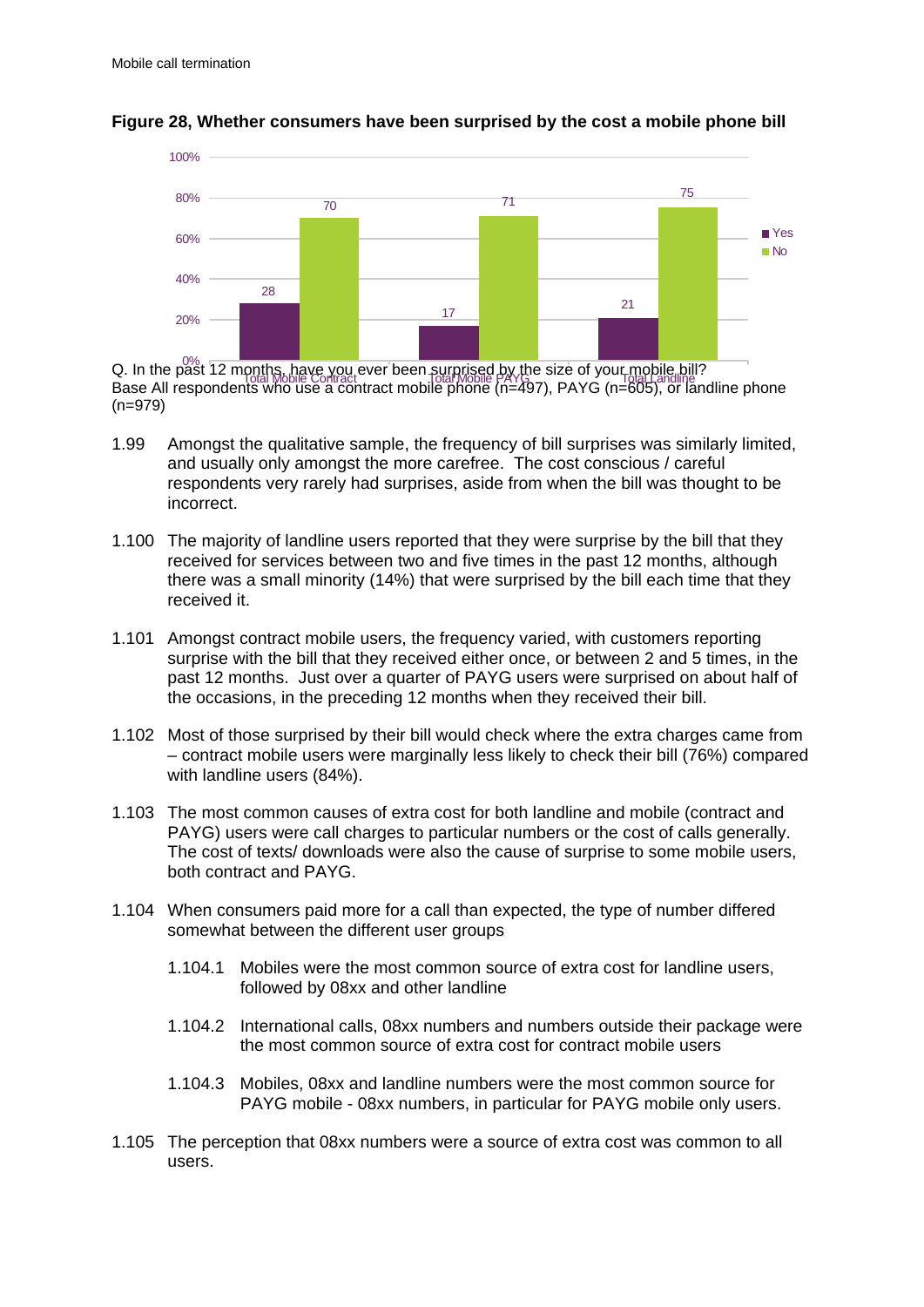

## **Figure 29, Type of number that caused surprise at landline bill cost**

Q. When you paid more for a call than you expected, what sort of number was it? Base: All respondents who check their bill when they have been surprised by the size of their landline bill in the last 12 months, (excl those whose extra cost came from a billing error) (n=171)





Q. When you paid more for a call than you expected, what sort of number was it? Base: All respondents who check their bill when they have been surprised by the size of their mobile phone bill in the last 12 months (excl those whose extra cost came from a billing error) (n=107)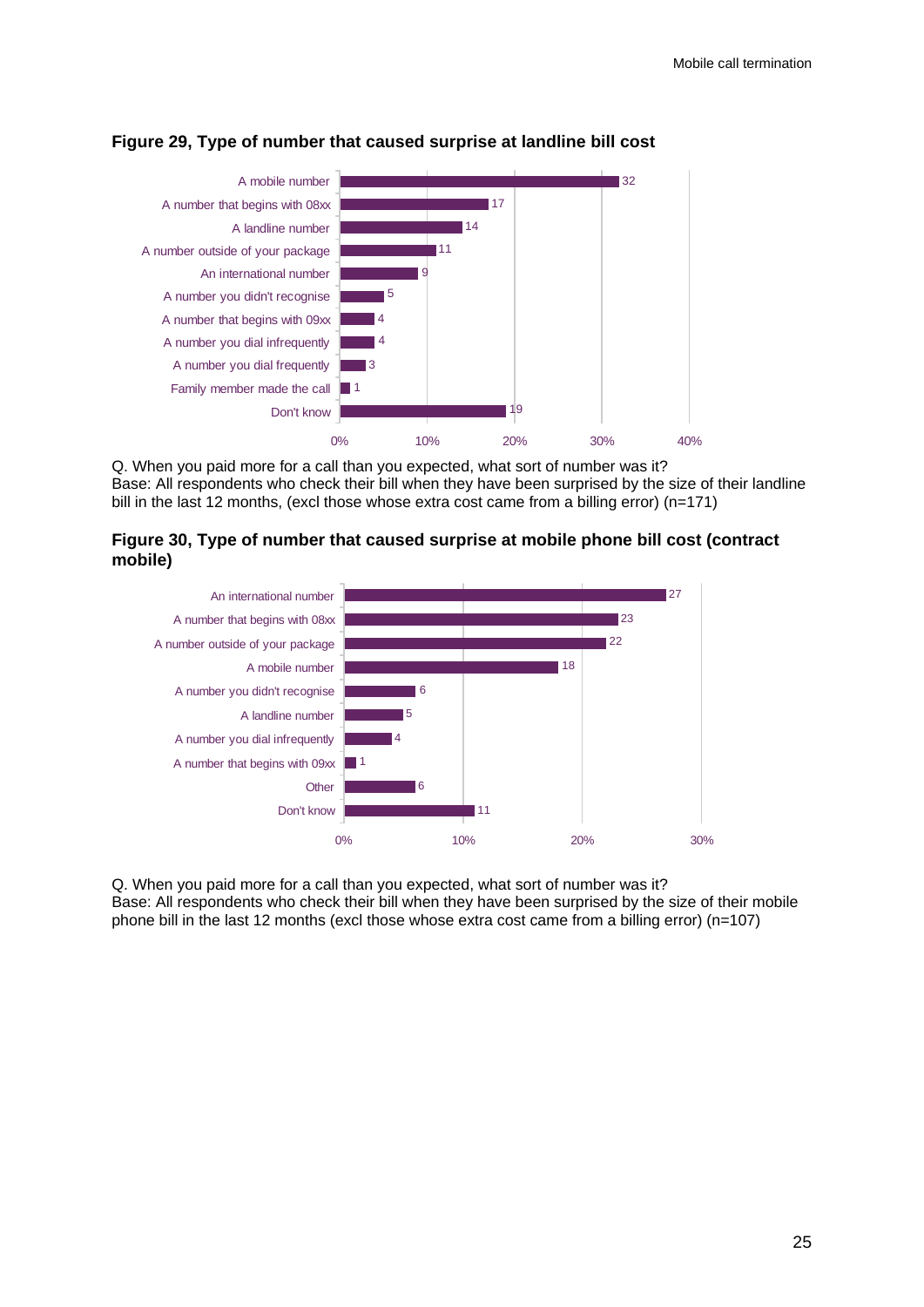# **Figure 31, Type of number that pay as you go customers have paid more to call than expected**



Q. For which numbers have you paid more for a call than you expected? Base: All respondents who have been surprised by the cost of some of their calls on their pay as you go mobile phone (n=101)

- 1.106 The effect of these extra costs on landline and contract mobile users who had been surprised by their bill was very similar
	- 1.106.1 Extra call costs resulted in some action or a change in call behaviour (e.g. spending less time on, or avoiding calling the number again) by about 60% of consumers. But for 29%, the extra costs made no difference
- 1.107 For PAYG users, the extra costs cause a change in behaviour for about a third of consumers (spending less time on the call, avoiding the call). For 26%, the extra costs made no difference.
- 1.108 Amongst the qualitative sample, bill surprises were similarly rare. Surprises were generally related to international calls, 09 numbers and directory enquiries and, with a few exceptions, almost all respondents had changed their behaviour as a result of the surprise

*"I was calling my boyfriend in Amsterdam for a month and then I got the bill, it was huge so now I get him to call me back or limit the amount of time we spend on the call"* 

*"I was calling my son in Australia and the bills were huge, so I changed to Talk Talk and now I talk for as long as I like"* 

*"I went through a phase of calling these competition lines until I got the bill, then I stopped"* 

*"I thought 118 118 directory enquiries were free, and then I saw my mobile bill and it was huge – never again"* 

1.109 The exceptions were the carefree who had used up their minutes and the out of control consumers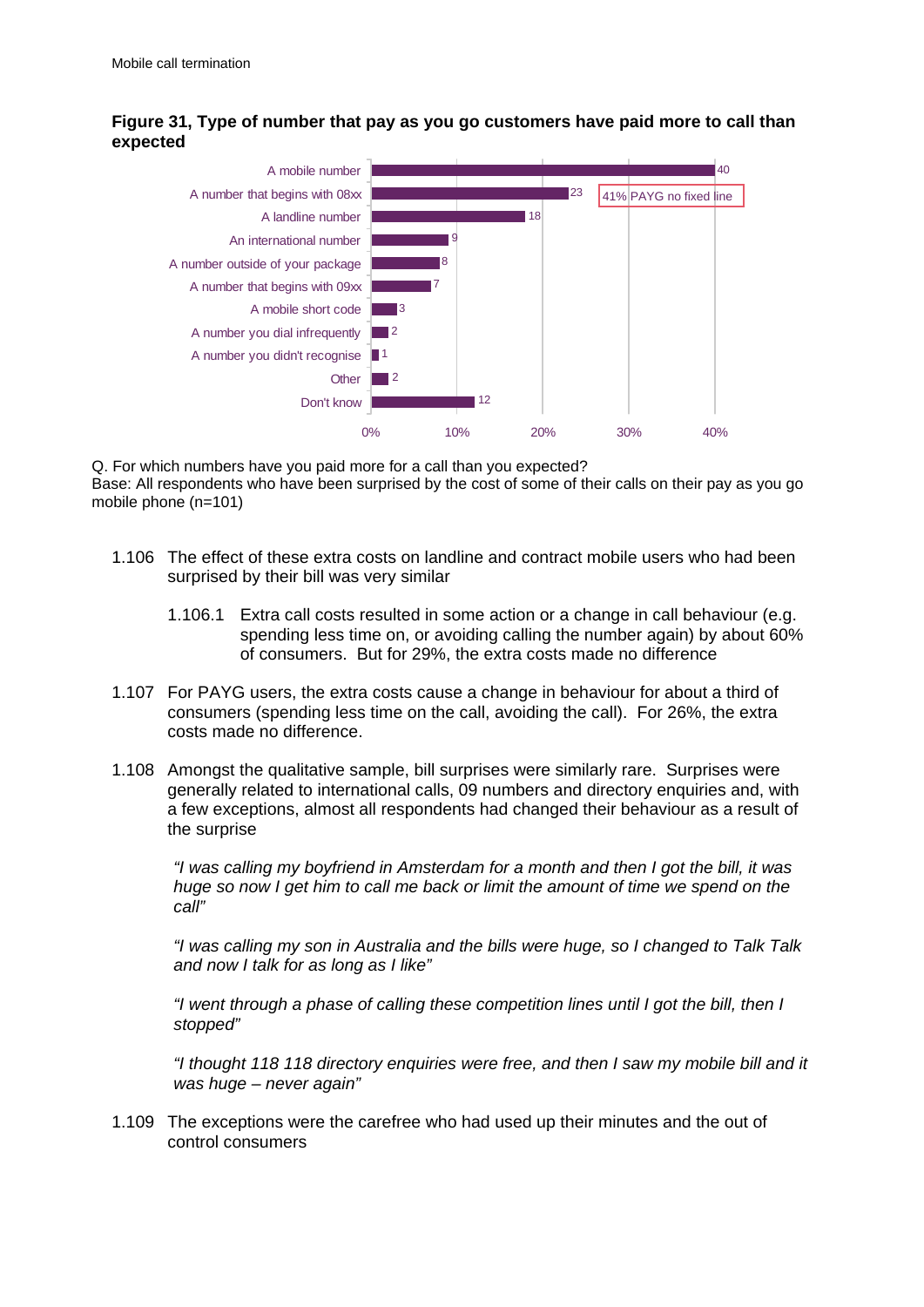*"I always seem to go over my minutes and get stung, but I still make the calls because I like talking to my mates"* 

*"I had a bill for over £500, it was silly but I told myself that it was worth it and set up a regular payment so I wouldn't have to think about it"* 

1.110 A few respondents claimed that they had been surprised by the cost of calls to 08xx numbers. However, on close examination of their bill, all were surprised at how little these calls actually cost

*"I thought it would be about £5 for a few minutes, but it's only 50p; it would make me much less annoyed if I knew that"* 

## **Attitudes towards price transparency**

1.111 From the qualitative sample, the majority of respondents appeared to be in control of their call usage and expenditure and felt that increased price transparency would be unlikely to have much effect on their behaviour.

*"The thing is, it would be nice to know how much a call costs to one of these businesses, but in reality, I know it doesn't affect my bill that much so I don't really care"* 

*"Generally we already make arrangements for calls outside our package which seem to work as I never notice them on the bill, so I don't think knowing the cost of the call would make any difference"* 

- 1.112 But confusion and uncertainty around 08xx numbers appeared to have an effect on consumers' call behaviour.
- 1.113 When asked how often consumers would make the call that they knew was not contained in their package and they did not know the cost (e.g. calling 08xx numbers), response was very varied, with the over 65s and landline only users avoiding these calls where possible.

## **Figure 32, Frequency that consumers would make calls to out of bundle numbers that they don't know the cost of (e.g., 0845, 0870 or 0871 numbers)**



Q. Let's say you are calling a number that you know is not contained in your package and you also don't know the cost (for example calling a number beginning 0845 or 0871 or 0870), how often would you make the call?

Base: All respondents (n=1229)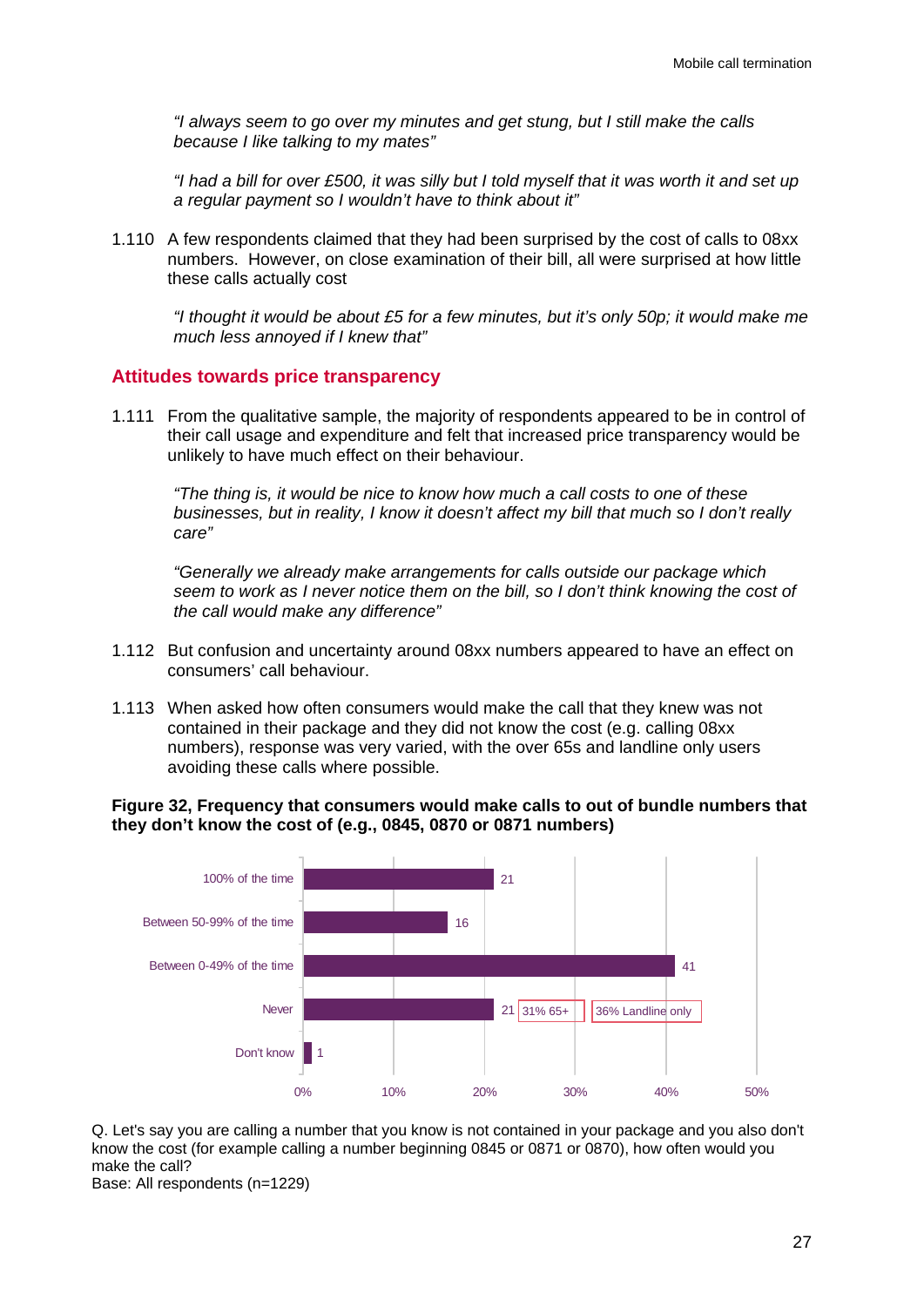1.114 When asked why consumers still made the call when they knew the number was not contained in their package and they did not know the cost (e.g. calling 08xx numbers), most said it was because they had to make the call.

## **Figure 33, Reasons given for making out of bundle calls to numbers when the cost is not known**



Q. When calling a number that you know is not contained in your package and you also don't know the cost (for example calling a number beginning 0871), why do you still make the call? Base: All respondents who would make the call (n=967

1.115 When asked how often consumers spent less time on the call to a number that they knew was not contained in their package and they did not know the cost (for example calling a number beginning 0871), response was similarly varied.

**Figure 34, How often do consumers spend less time on out of bundle calls when the cost is not known?** 



Q. When calling a number that you know is not contained in your package and you also don't know the cost (for example calling a number beginning 0871), how often do you spend less time on the call?

Base: All respondents who would make the call (n=967)